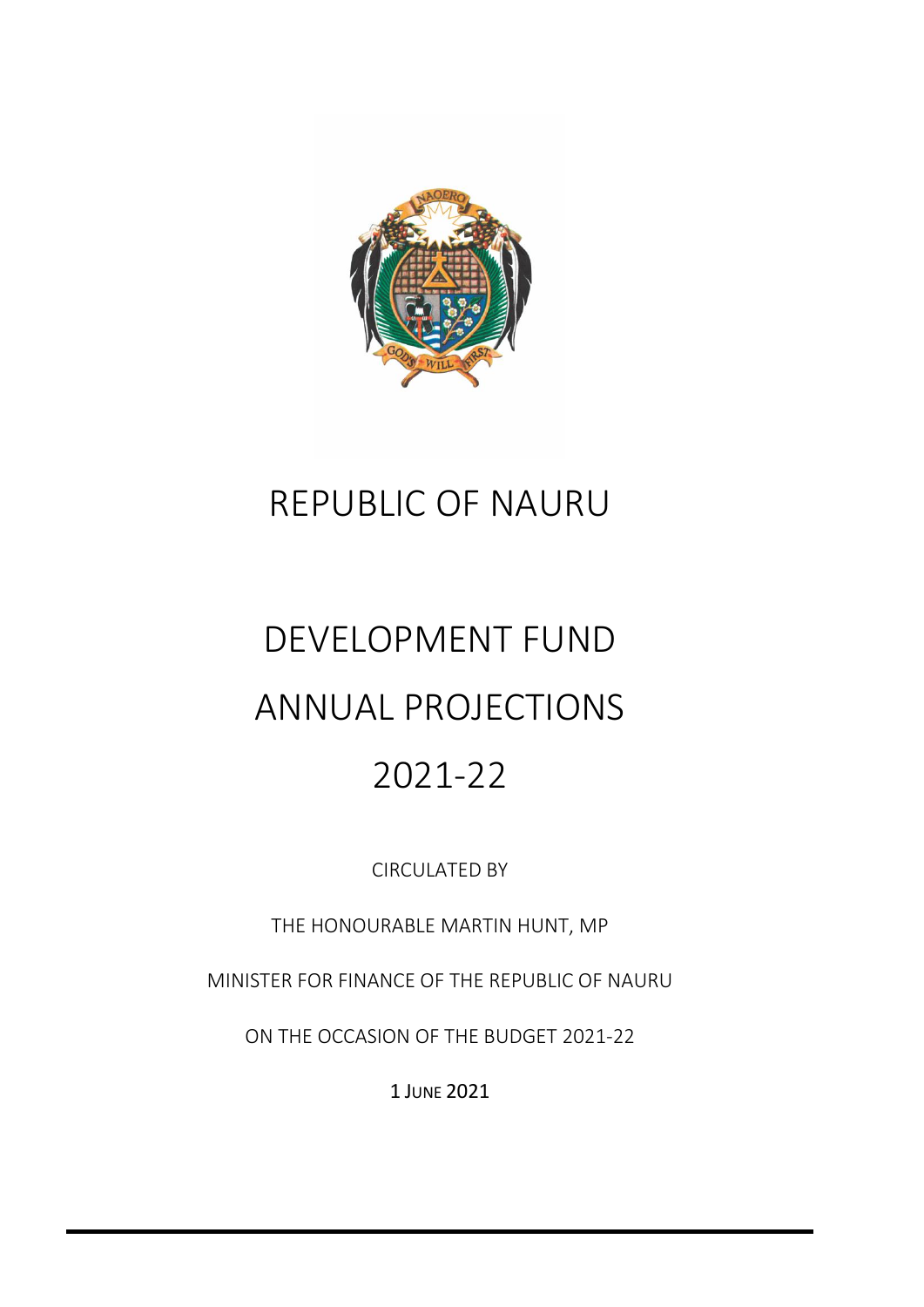#### **Table of Contents Page No. Page No. Page No. Page No. Page No. Page No.**

#### Conventions used in this Document:

- o Measures that improve the Fund position (i.e. increased income or reduced expenditures) are shown as positive numbers. Measures that worsen the Fund position (i.e. reduced income or increased expenditures) are shown as negative numbers.
- o Data for opening balances amounts are retrieved from Financial Management Information Systems.
- o All amounts are expressed in Australian dollars unless otherwise stated.
- o Due to rounding small discrepancies may occur in the totals shown in columns in tables.
- o If not specifically stated, all amounts are in Australian dollars
- o Exchange rate conversions assume;

#### AUD\$1.00=USD\$0.70=€0.6001=NZD1.0573=¥75.8451 dated 17/05/2021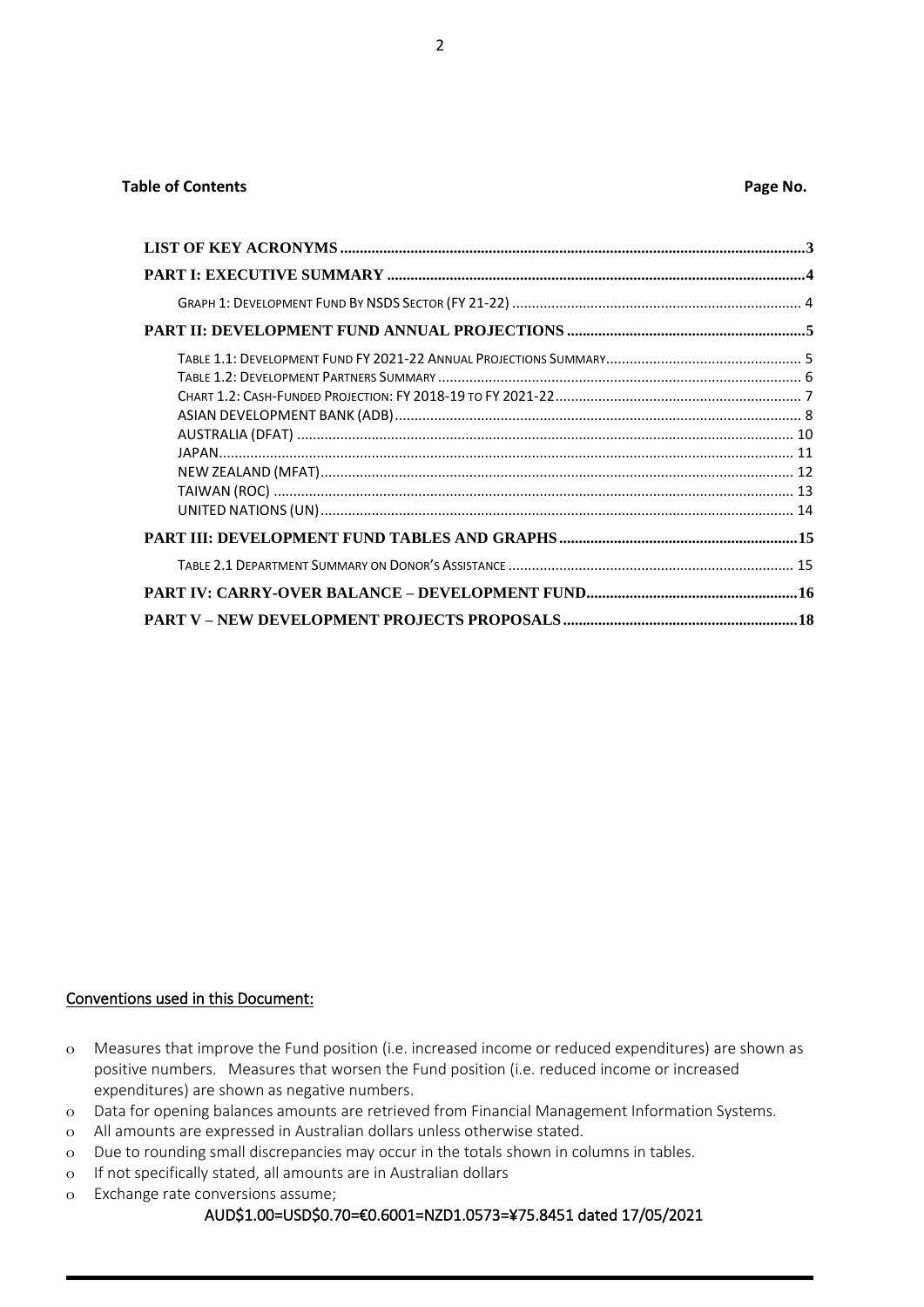# **LIST OF KEY ACRONYMS**

<span id="page-2-0"></span>

| ADB              | Asian Development Bank                             |
|------------------|----------------------------------------------------|
| AUSTRALIA (DFAT) | Australian Department of Foreign Affairs and Trade |
| <b>BOS</b>       | <b>Bureau of Statistics</b>                        |
| <b>CIE</b>       | Commerce Industry and Environment                  |
| <b>EDF</b>       | European Development Fund                          |
| EU               | European Union                                     |
| <b>FAO</b>       | Food and Agriculture Organization                  |
| <b>FFA</b>       | Forum Fisheries Agency                             |
| <b>GEF</b>       | <b>Global Environment Facility</b>                 |
| GoN              | Government of Nauru                                |
| ICT              | Information and Communication Technology           |
| <b>IUCN</b>      | International Union for Conservation of Nature     |
| <b>NAO</b>       | National Audit Office                              |
| <b>NCD</b>       | Non-Communicable Disease                           |
| <b>NES</b>       | National Emergency Services                        |
| <b>NFMRA</b>     | Nauru Fisheries and Marine Resource Authority      |
| <b>NUC</b>       | Nauru Utilities Corporation                        |
| NZ (MFAT)        | New Zealand Ministry of Foreign Affairs and Trade  |
| Taiwan (ROC)     | Taiwan (Republic of China)                         |
| <b>SPC</b>       | Secretariat of the Pacific Community               |
| UN               | <b>United Nations</b>                              |
| <b>UNDP</b>      | United National Development Program                |
| UNEP             | United Nations Environment Program                 |
| <b>UNICEF</b>    | United Nations Children's Fund                     |
| <b>UNOSSC</b>    | United Nations Office for South-South Cooperation  |
| <b>WHO</b>       | World Health Organisation                          |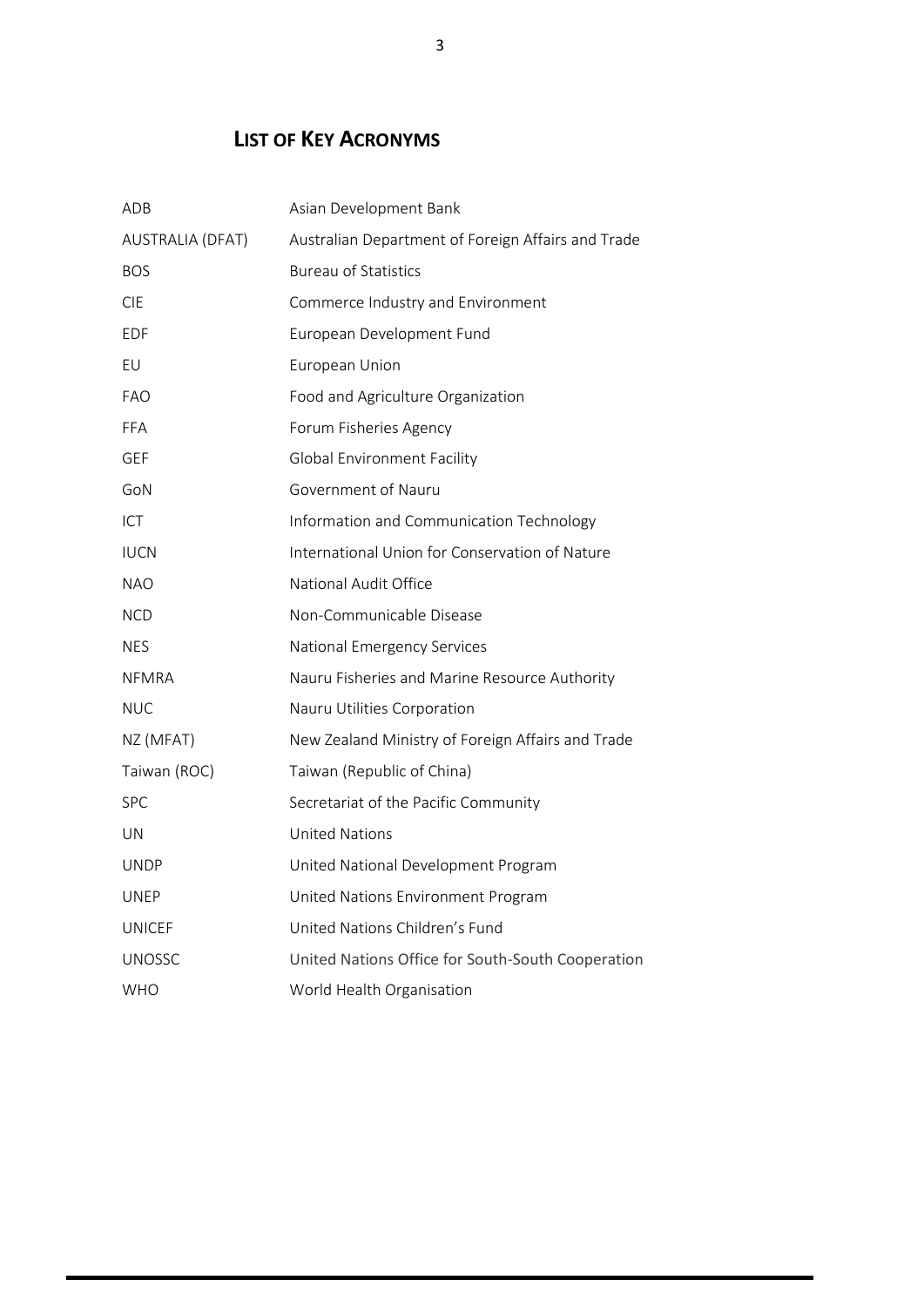## <span id="page-3-0"></span>**PART I: EXECUTIVE SUMMARY**

The Development Fund Annual Projections have been prepared as a separate budget document following the enactment of the *Development Fund Act 2011*. The Development Fund was established for the purpose of facilitating the funding of development projects.

The Government anticipates that project-related cash grants paid into the Development Fund and subsequent expenditure will total \$14.1 million in FY 2021-22 (including \$11.6 million carried over from FY 20-21). This is primarily due to a \$8.4 million decrease in new project funds from FY 2020-21.

Project-related budget support is projected to be \$2.5m in FY 2021-22, and in-kind assistance is estimated at \$80.7 million in FY 2021-22. Direct Budget Support funds have slightly decreased from last financial year by \$4.4 million to \$20.9 million in FY 2021-22, due to some budget support reclassified as Aid-In-Kind. Aid-inkind has decreased by \$3.6 million, primarily a result of difficulties securing technical assistance and equipment due to COVID-19 travel restrictions and supply-chain delays.

Total new support in FY 2021-22, including all financial and non-financial assistance, is estimated at \$104.1 million.

| <b>Sector</b>  | <b>Budget Support</b><br>(FY21-22) | Aid in-kind<br>(FY21-22) | <b>Cash Funded</b><br>(FY21-22) | <b>Total</b> |
|----------------|------------------------------------|--------------------------|---------------------------------|--------------|
| Economic       | \$18,773,824                       | \$8,533,476              | \$0                             | \$27,307,300 |
| Social         | \$1,163,030                        | \$7,258,300              | \$2,472,146                     | \$10,893,476 |
| Infrastructure | \$0                                | \$7,837,027              | \$0                             | \$7,837,027  |
| Cross-cutting  | \$1,000,000                        | \$57,096,313             | \$0                             | \$58,096,313 |
| Total          | \$20,936,854                       | \$79,725,116             | \$2,472,146                     |              |

#### <span id="page-3-1"></span>**GRAPH 1: DEVELOPMENT FUND BY NSDS SECTOR (FY 21-22)**

The projections for FY 2021-22 indicate that the Cross-cutting sector is significantly increased at the expense of the Social and Economic sectors. However, it should be noted that funds allocated toward the Cross-Cutting sector appear inflated by ADB's Climate Resilient Connectivity project and Australia's overarching 'Partnerships for Recovery' – the latter may potentially present specific sector projects during FY 2021-2022. Support for the Economic sector is generally delivered through generous budget support amount of \$18.7 million into the operational account, including Taiwan's \$12.4 million plus \$8.6 million Public Policy Strengthening support led by ADB, together with Australia and New Zealand. Both Australia and New Zealand continue to support the Education sector, however, as support modes are being redesigned, projections are estimates only.

In recent years, the receipt of new funds exceeded the capacity to disburse funds, resulting in the accumulation of sizeable balances. This has been exacerbated by the impact of the COVID-19 pandemic, which has prevented technical experts travelling to Nauru for projects, and delayed deliveries of products due to limited transport options. Education in particular have experienced difficulty expending their project funds. Most funding agreements require that unspent funds are returned to the donor once the agreement expires. Hence, it is crucial to ensure that funding agreements are realistic, matched to the line agencies capacity to spend, involve as much flexibility as can be permitted and that public financial management systems continue to be strengthened. The Department of Finance is working with Departments to ensure Donor funds are expended within the financial year.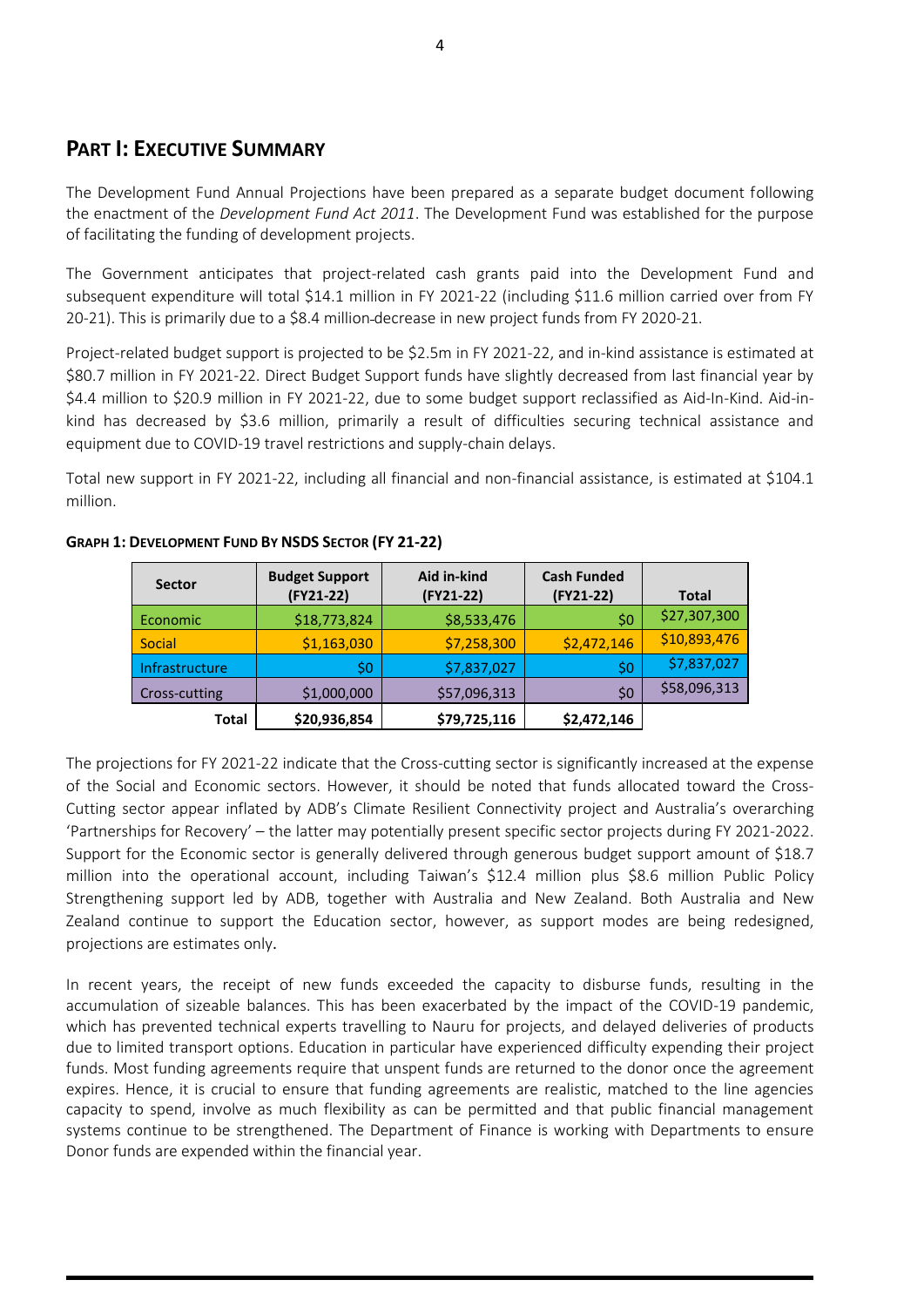## <span id="page-4-0"></span>**PART II: DEVELOPMENT FUND ANNUAL PROJECTIONS**

This document complies with Section 6 of the *Development Fund Act 2011,* which requires the Minister for Finance to table in Parliament development fund projections of the income and expenditure for the next financial year 2021-22.

These Annual Projections show each item of expenditure and income separately by reference to the development project it relates to, by source and by department head.

#### OVERVIEW

The Government expects the Development Fund to receive a total indicative income of \$14,133,692 and have a corresponding total expenditure of \$14,133,692 inclusive of unspent funds carried over from FY 20-21. This money is received in cash to the Republic, and paid directly into the Development Fund accounts.

#### <span id="page-4-1"></span>**TABLE 1.1: DEVELOPMENT FUND FY 2021-22 ANNUAL PROJECTIONS SUMMARY**

| <b>Details</b>                                      | <b>Projections</b><br>FY 2021-22 |
|-----------------------------------------------------|----------------------------------|
| Development Fund income carried over from FY2020-21 | ( \$11,661,546)                  |
| Development Fund new income for FY2021-22           | (\$2,472,146)                    |
| Development Fund Expenditure for FY2021-22          | \$14,133,692                     |
| <b>Development Fund Net Balance</b>                 | S0                               |

Additional assistance is also provided in the form of "in-kind" support for projects that are funded by development partners for the benefit of Nauru. It should be noted that the Republic does not receive in-kind assistance directly. These in-kind amounts are not paid into the Development Fund.

It is estimated that this in-kind assistance is valued at approximately AUD \$80.7 million for FY 2021-22. An example of in-kind support from donors is the cost of consultants or advisers currently working in Nauru that are paid for directly by donors. The projected development assistance from Nauru's major donors for FY 2021-22 is depicted in Table 1.2 below; in the form of direct cash and in-kind development assistance. It is anticipated that all projected funds will be expended in the financial year.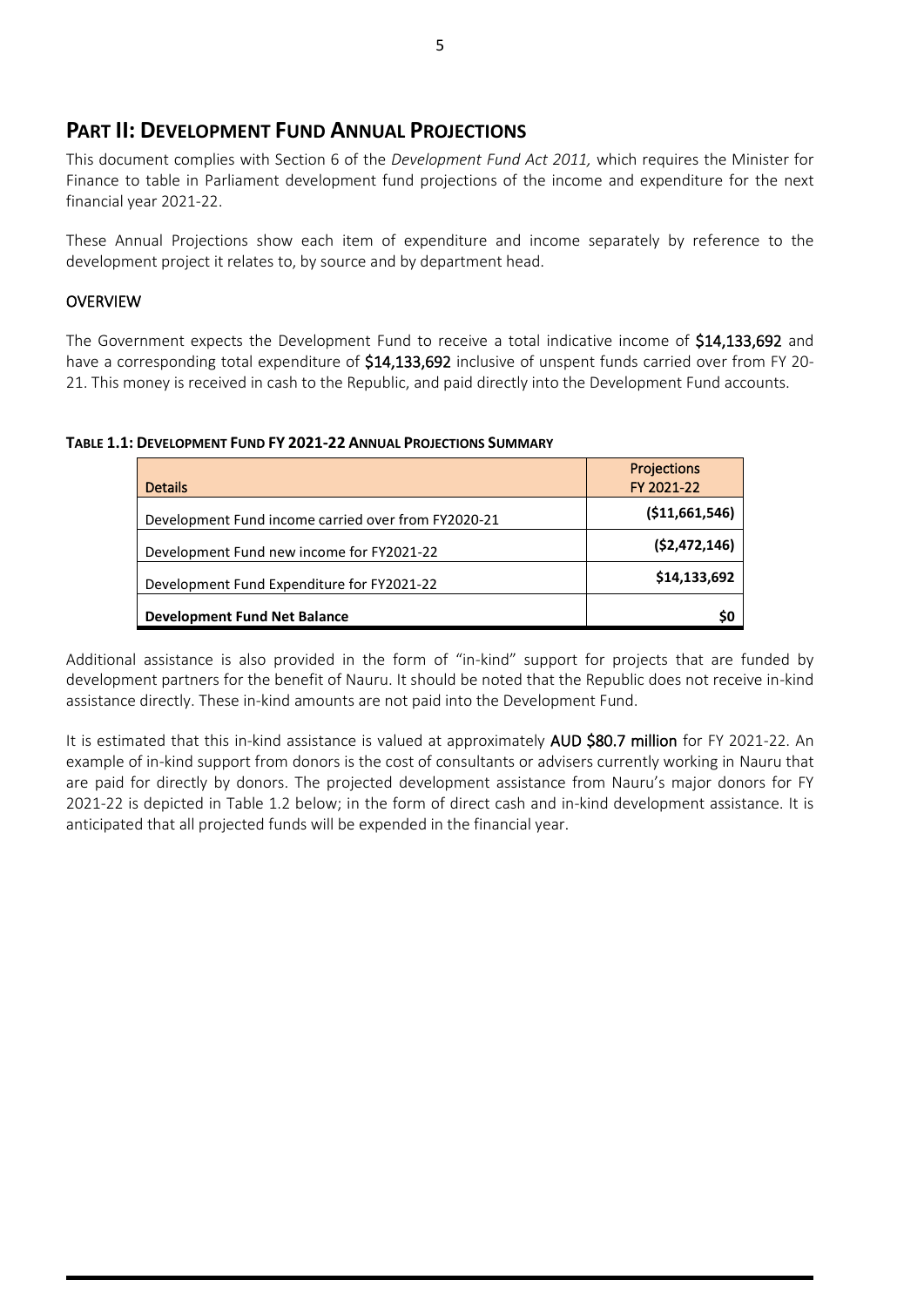#### <span id="page-5-0"></span>**TABLE 1.2: DEVELOPMENT PARTNERS SUMMARY**

| Donor (source)                     | <b>Development Project</b>                                                                                                | <b>Budget Support</b><br>(FY21-22) | Aid in-kind<br>(FY21-22) | <b>Cash Funded</b><br>(FY21-22) |
|------------------------------------|---------------------------------------------------------------------------------------------------------------------------|------------------------------------|--------------------------|---------------------------------|
| Asian<br>Development Bank<br>(ADB) | Sustainable & Climate Resilient Connectivity<br>Project                                                                   |                                    | \$36,400,000             |                                 |
| Asian<br>Development Bank<br>(ADB) | <b>Public Policy Strengthening</b>                                                                                        | \$6,500,000                        |                          |                                 |
| Asian<br>Development Bank<br>(ADB) | Solar Power Development Project                                                                                           |                                    | \$5,000,000              |                                 |
| Asian<br>Development Bank<br>(ADB) | Nauru Sustainable Urban Development Project<br>(NSUDP)                                                                    |                                    | \$520,000                |                                 |
| Asian<br>Development Bank<br>(ADB) | Improving Internet Connectivity for Micronesia                                                                            |                                    | \$500,000                |                                 |
| Australia (DFAT)                   | Partnership for Recovery: Australia's COVID19<br>Development Response                                                     |                                    | \$17,083,000             |                                 |
| Australia (DFAT)                   | Intergenerational Trust Fund contribution                                                                                 |                                    | \$2,500,000              |                                 |
| Australia (DFAT)                   | Health                                                                                                                    |                                    | \$1,652,000              |                                 |
| Australia (DFAT)                   | Education                                                                                                                 |                                    | \$1,500,000              |                                 |
| Australia (DFAT)                   | <b>Public Sector Management</b>                                                                                           |                                    | \$1,265,000              |                                 |
| Australia (DFAT)                   | <b>Public Policy Strengthening</b>                                                                                        | \$1,000,000                        |                          |                                 |
| Australia (DFAT)                   | <b>Runway Resurfacing</b>                                                                                                 |                                    | \$1,000,000              |                                 |
| Japan                              | Economic & Social Development Programme<br>(ESDP)                                                                         |                                    | \$2,100,000              |                                 |
| Japan                              | Grassroots Grant Program for Human Security<br>Projects (GGP)                                                             |                                    |                          | \$110,000                       |
| New Zealand<br>(MFAT)              | <b>Public Policy Strengthening</b>                                                                                        | \$1,163,030                        |                          |                                 |
| New Zealand<br>(MFAT)              | Education                                                                                                                 |                                    | \$1,057,300              |                                 |
| New Zealand<br>(MFAT)              | 2022 General Election Support                                                                                             |                                    | \$1,057,300              |                                 |
| New Zealand<br>(MFAT)              | Nauru Intergeneration Trust Fund                                                                                          |                                    | \$1,057,300              |                                 |
| New Zealand<br>(MFAT)              | Nauru Renewable energy initiative                                                                                         |                                    | \$297,027                |                                 |
| Taiwan (ROC)                       | <b>Budget Support</b>                                                                                                     | \$12,273,824                       |                          |                                 |
| Taiwan (ROC)                       | Taiwan-Nauru Partnership Support                                                                                          |                                    | \$4,976,176              |                                 |
| Taiwan (ROC)                       | <b>Taiwan Technical Mission</b>                                                                                           |                                    | \$1,291,013              |                                 |
| Taiwan (ROC)                       | RON Hospital Negative Pressure ICU equipment                                                                              |                                    | \$559,000                |                                 |
| Taiwan (ROC)                       | <b>Solar Power Panels</b>                                                                                                 |                                    | \$520,000                |                                 |
| Taiwan (ROC)                       | Scholarships                                                                                                              |                                    | \$390,000                |                                 |
| United Nation (UN)                 | UNDP-Supporting Mainstreamed Achievement of<br>Roadmap Targets on Energy in Nauru (SMARTEN)                               |                                    |                          | \$1,042,146                     |
| United Nation (UN)                 | UNDP - Nauru Covid-19 Support Project                                                                                     |                                    |                          | \$970,000                       |
| United Nation (UN)                 | UNDP-Nauru Inclusive Accountable Governance<br>Project (Support to Nauru Electoral Commission<br>and Parliament of Nauru) |                                    |                          | \$350,000                       |
|                                    |                                                                                                                           | \$20,936,854                       | \$80,725,116             | \$2,472,146                     |

 $\blacksquare$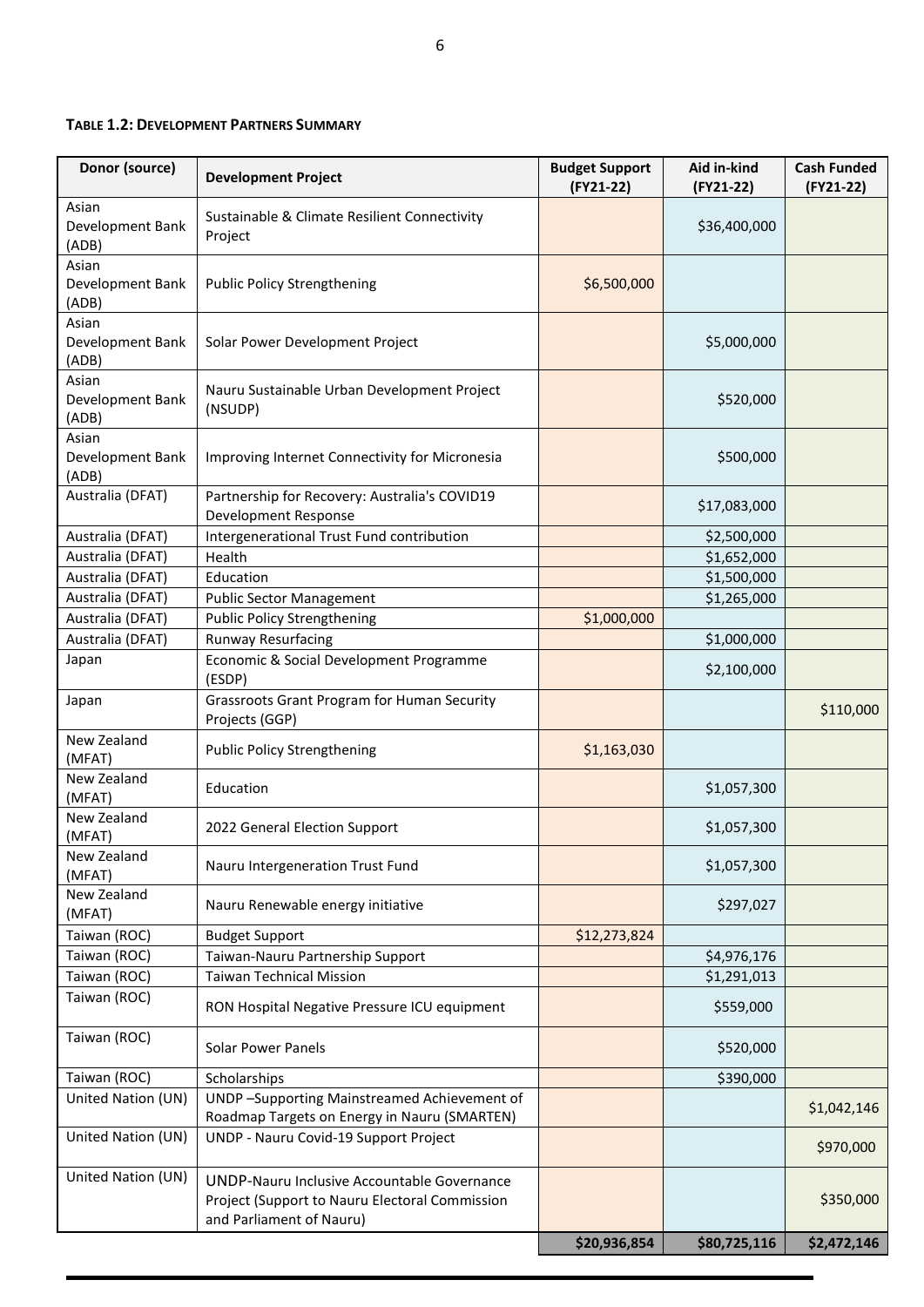The trend of direct cash projections over the last four financial years is depicted in Chart 1.1 below. The decrease in direct cash assistance between financial years 2020-21 and 2021-22 is estimated at \$5.22 million, and follows on from a drop in funding between FY 2019-20 and FY 2020-21 of \$6.72 million. The drop in funding this financial reflects the difficulties faced in spending funds due to the impact of the COVID-19 pandemic.



<span id="page-6-0"></span>**CHART 1.2: CASH-FUNDED PROJECTION: FY 2018-19 TO FY 2021-22**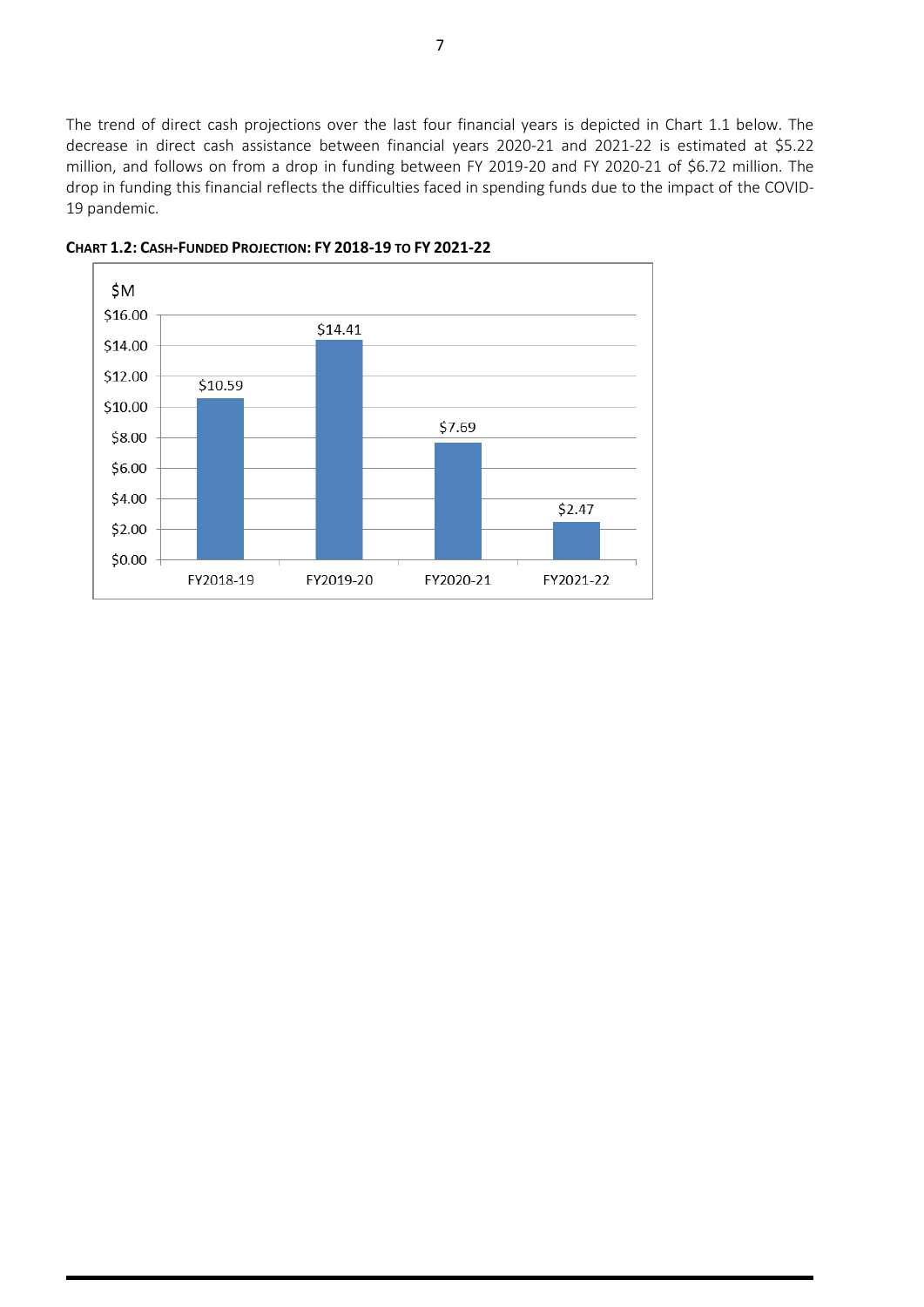#### <span id="page-7-0"></span>**ASIAN DEVELOPMENT BANK (ADB)**

| <b>Development Project</b>                           | <b>Budget Support</b><br>(FY 2021-22) | Aid in-kind<br>(FY 2021-22) | <b>Cash Funded</b><br>(FY 2021-22) |
|------------------------------------------------------|---------------------------------------|-----------------------------|------------------------------------|
| Sustainable and Climate Resilient Connectivity       |                                       |                             |                                    |
| Project                                              |                                       | \$36,400,000                |                                    |
| Improved Fiscal Sustainability and Social Protection |                                       |                             |                                    |
| Program                                              | \$6,500,000                           |                             |                                    |
| Solar Power Development Project                      |                                       | \$5,000,000                 |                                    |
| Nauru Sustainable Urban Development Project          |                                       | \$520,000                   |                                    |
| Improving Internet Connectivity for Micronesia       |                                       | \$500,000                   |                                    |
|                                                      | \$6,500,000                           | \$42,420,000                | \$0                                |

For FY 2021-22 it is anticipated that assistance from the ADB will total approximately \$48.9 million of which \$42.4 million will be in-kind and \$6.5 million in budget support. The increase on previous years reflects carryover of funds committed to the Port and Solar Power Projects, which experienced delays due to the COVID-19 pandemic, and the inclusion of a new project, the Nauru Sustainable Urban Development Project.

#### **SUSTAINABLE & CLIMATE RESILIENT CONNECTIVITY PROJECT**

The Sustainable and Climate Resilient Connectivity Project is the development of the Port and was approved by ADB in August 2018 for USD 62.28 million (AUD 91.56 million) inclusive of co-financing from Australia and the Green Climate Fund. In addition, ADB is also financing USD 0.9 million (AUD 1.17 million) for project preparatory work and USD 0.75 million (AUD 0.97 million) together with USD 2.61 million (AUD 3.39 million) from Australia for port reforms. Despite incurring early technical challenges and substantial disruption and costs associated with the COVID-19 pandemic the project has made substantial progress with ADB, Australian and Green Climate Fund in-kind contributions. In FY 2021-22 a total of approximately USD 28 million (AUD 36.4 million) will be contributed by ADB, Australia and the Green Climate Fund.

#### **IMPROVED FISCAL SUSTAINABILITY AND SOCIAL PROTECTION PROGRAM** (PUBLIC POLICY STRENGTHENING)

The proposed Improved Fiscal Sustainability and Social Protection Program involves a set of mutually agreed policy actions, which once achieved, triggers a USD 5 million (AUD 6.5 million) grant to be received as budget support. For FY 2021-22, ADB is expecting to contribute the full AUD 6.5 million as direct budget support.

#### **SOLAR POWER DEVELOPMENT PROJECT**

The Solar Power Development Project involves the instalment of a 6MW solar energy farm with battery energy storage system including institutional capacity development and was approved by ADB in September 2019 with a total budget of USD 22 million (AUD 32.34 million). For FY 2021-22, ADB is expecting to contribute AUD 5 million in-kind assistance towards this project.

#### **NAURU SUSTAINABLE URBAN DEVELOPMENT PROJECT**

The Nauru Sustainable Urban Development Project will identify opportunities to improve water supply, sanitation and solid waste management on Nauru.

During this preparatory period, ADB will work with the Government of Nauru to:

- create an enabling environment for the ensuing project and confirming the project scope,
- secure agreement for opportunities for urban services optimization, integration and sustainability, and
- advance procurement activities for the ensuing project.

For FY 2021-22, ADB is expecting to contribute USD \$400,000 (AUD \$520,000) in-kind assistance as Project Readiness Financing (PRF) for this project. ADB approval for these funds is expected in Q4 2021.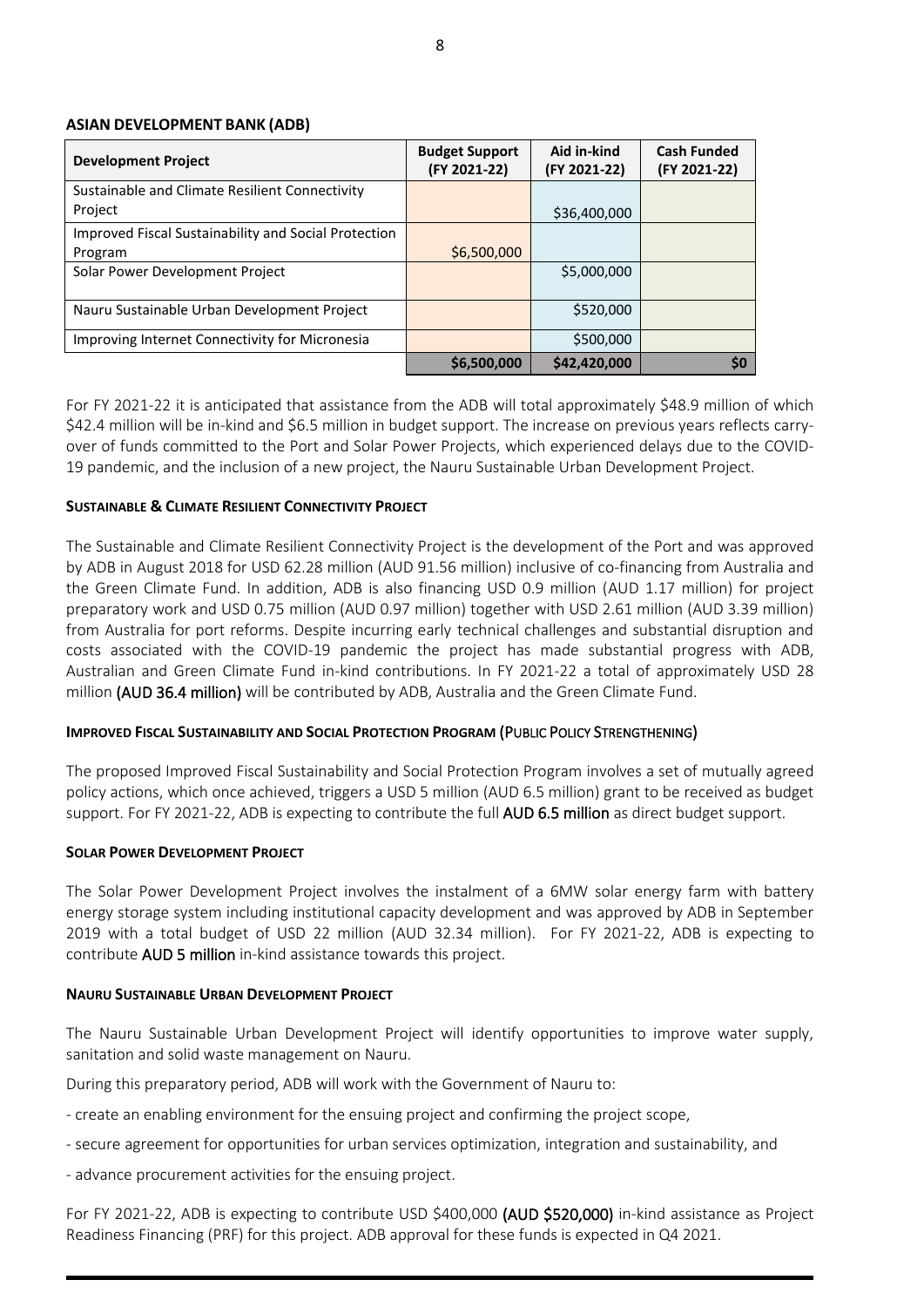#### **IMPROVING INTERNET CONNECTIVITY FOR MICRONESIA**

The Improving Internet Connectivity for Micronesia project will build and lay a submarine telecommunications cable between several islands in the region. The project was approved by ADB in May 2018 for USD 15 million (AUD 22.05 million). For FY 2021-22, ADB is expecting to contribute AUD 0.5 million in-kind assistance towards this project during the start-up phase.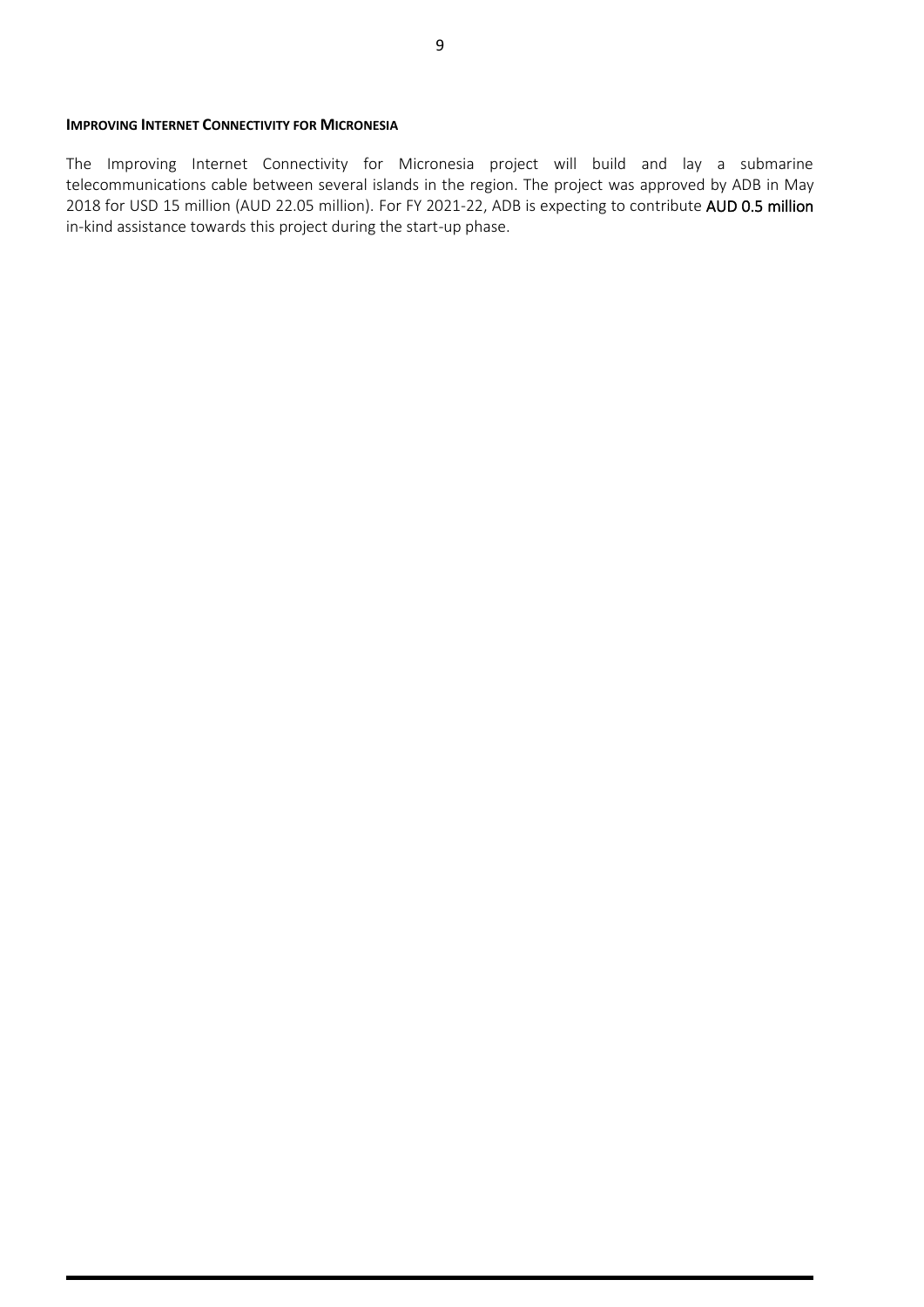#### **AUSTRALIA (DFAT)**

<span id="page-9-0"></span>

| <b>Development Project</b>                     | <b>Budget Support</b><br>(FY 2021-22) | Aid in-kind<br>(FY 2021-22) | <b>Cash Funded</b><br>(FY 2021-22) |
|------------------------------------------------|---------------------------------------|-----------------------------|------------------------------------|
| Partnership for Recovery: Australia's COVID-19 |                                       |                             |                                    |
| Development Response                           |                                       | \$17,083,000                |                                    |
| Nauru Intergenerational Trust Fund             |                                       | \$2,500,000                 |                                    |
| Health                                         |                                       | \$1,652,000                 |                                    |
| Education                                      |                                       | \$1,500,000                 |                                    |
| <b>Public Sector Management</b>                |                                       | \$1,265,000                 |                                    |
| <b>Public Policy Strengthening</b>             | \$1,000,000                           |                             |                                    |
| <b>Runway Resurfacing</b>                      |                                       | \$1,000,000                 |                                    |
|                                                | \$1,000,000                           | \$25,000,000                | \$0                                |

Australia continues to be one of Nauru's major donor partners with an expected \$26 million for FY 2021-22. Typically, Australia's donations include a higher level of cash funded projects. However, this financial year the funding is represented as aid-in-kind while a funding agreement is developed and negotiated for education, and there is potential for cash funded proposals to be agreed under Partnership for Recovery: Australia's COVID19 Development Response program.

#### PARTNERSHIP FOR RECOVERY: AUSTRALIA'S COVID19 DEVELOPMENT RESPONSE

Australia will partner with Nauru on a range of programs to strengthen its resilience and work toward regional prosperity in sectors including economic reform, law and order, food security and transport connectivity priorities. Specifically, Australia will provide scholarships for students and teachers to study in Australia, help the Government of Nauru support women and children in need and improve gender mainstreaming. Australia will also support Nauru's COVID-19 response. The total support Australia will provide under this partnership programme is AUD 17.083 million.

#### NAURU INTERGENERATIONAL TRUST FUND

As a member of the Trust Fund Committee, Australia will make an AUD 2.5 million contribution to the Nauru Intergenerational Trust Fund this financial year. The Nauru Trust Fund continues to be a mutual priority and an important mechanism to support Nauru's economic sustainability, positioning Nauru to access dividends to manage future economic transitions. Mitigating short-term investment losses through Australia's continued annual replenishments remains critical.

#### HEALTH

Australia's support to Nauru's health systems is managed by an in-country service provider. Support includes funding of technical experts and key personnel in the Ministry of Health, Total estimated in-kind support in FY 2021-22 is AUD 1.652 million.

#### **EDUCATION**

Past support to the education sector has involved a combination of grant support into the Development Fund, technical assistance through PACTAM2 and a variety of scholarship programs. This program is currently being redesigned, and a new program should be determined by December 2021. Support for the education sector is tentatively estimated at AUD 1.5 million of in-kind assistance for FY 2021-22. Unspent funds from FY 20-21 due to the impact of the COVID-19 pandemic will be carried over to FY 2021-22, thanks to the support of DFAT for providing additional time to complete planned spending.

#### PUBLIC SECTOR MANAGEMENT

Public sector management support is mostly supplied through the Pacific Technical Assistance Mechanism (PACTAM2) whereby Australia responds to Nauru requests for technical assistance, and scholarships to study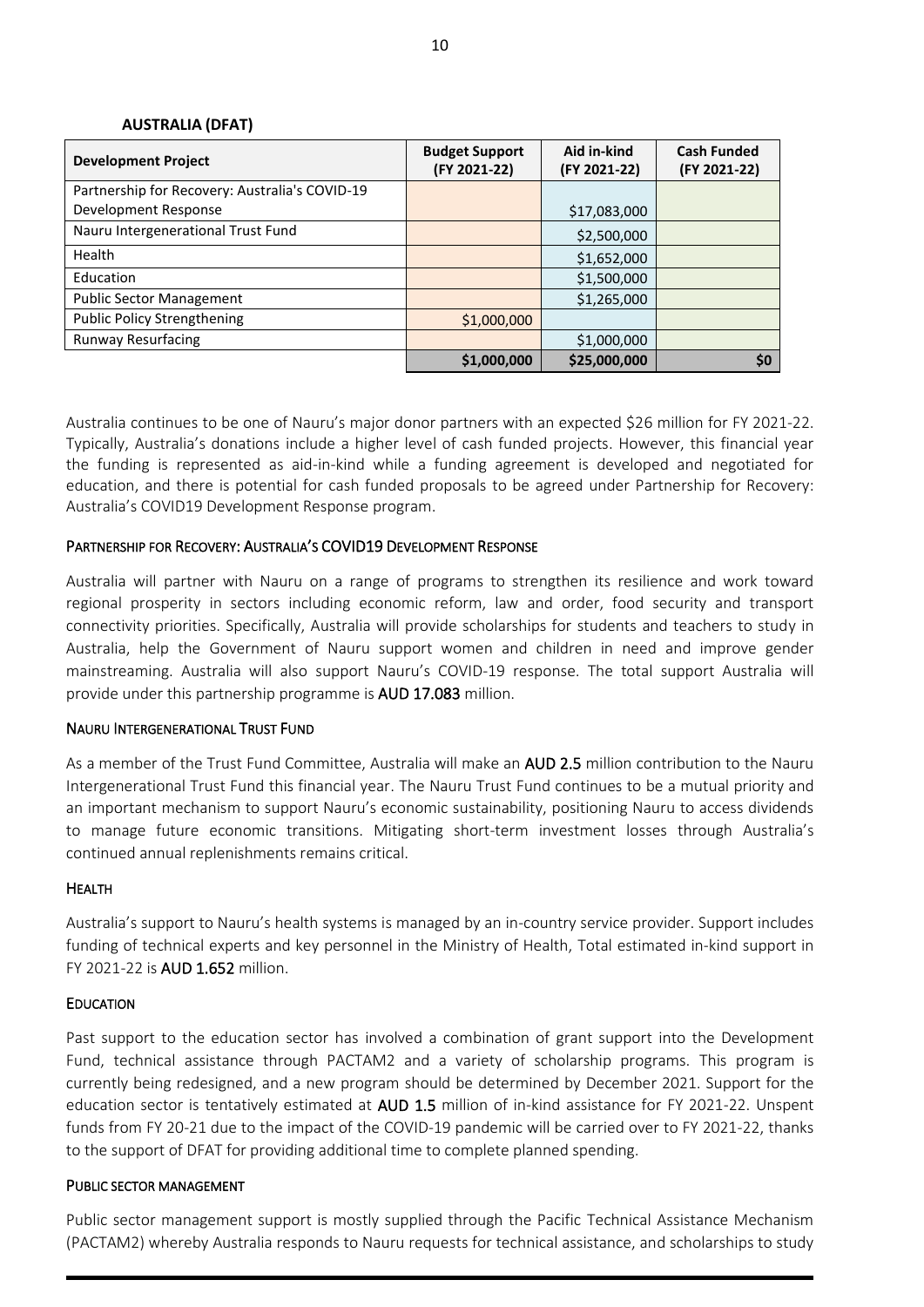in Australia or elsewhere in the region. Technical assistance is supplied in support to the Department of Finance, but some is also provided to the Nauru Utilities Corporation, Education and Health Departments. Support through this modality is estimated at AUD 1.265 million in FY 2021-22.

#### PUBLIC POLICY STRENGTHENING

AUD 1 million will be provided to support financial governance across a range of Government departments. The program includes strengthening debt and SOE management, as well as improving the sustainability of social assistance systems.

#### RUNWAY RESURFACING

The Australian Infrastructure Financing Facility for Pacific (AIFFP) will provide AUD 1m this year for preliminary engineering designs, which are due to be submitted by Q4 2021. Once the preliminary engineering design is complete, bidding for the works will commence. Procurement of the design and build is targeted for award by June 2022.

#### <span id="page-10-0"></span>**JAPAN**

| <b>Development Project</b>                                    | <b>Budget Support</b><br>(FY 2021-22) | Aid in-kind<br>(FY 2021-22) | <b>Cash Funded</b><br>(FY 2021-22) |
|---------------------------------------------------------------|---------------------------------------|-----------------------------|------------------------------------|
| Economic & Social Development Programme<br>(ESDP)             |                                       | \$2,100,000                 |                                    |
| Grassroots Grant Program for Human Security<br>Projects (GGP) |                                       |                             | \$110,000                          |
|                                                               | \$0                                   | \$2,100,000                 | \$110,000                          |

#### THE ECONOMIC & SOCIAL DEVELOPMENT PROGRAMME (ESDP)

ESDP is a type of assistance intended to support Nauru by promoting its economic and social development efforts inclusive of poverty reduction. ESDP provides JPY 180 million (AUD 2.1 million) for import of goods as aid in-kind.

#### GRANT ASSISTANCE FOR GRASS-ROOTS AND HUMAN SECURITY PROJECTS (GGP)

GGP is intended to address the grassroot level with total AUD \$110,000 to fund two development projects. The Embassy of Japan has to conduct an on-site inspection to prepare a new project, but their visit has been postponed due to the COVID-19 crisis.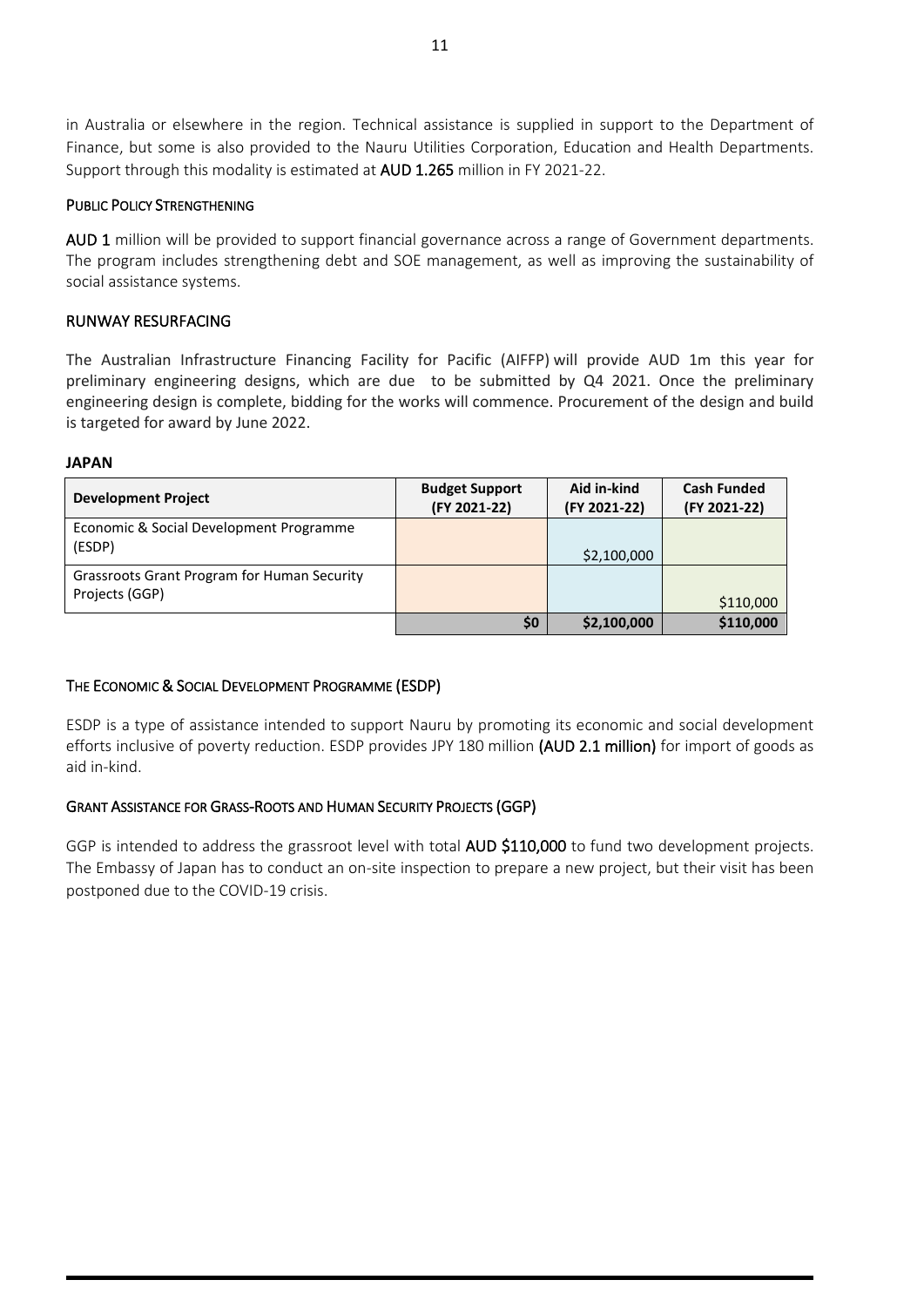#### <span id="page-11-0"></span>**NEW ZEALAND (MFAT)**

| <b>Development Project</b>         | <b>Budget Support</b><br>(FY2021-22) | Aid in-kind<br>(FY2021-22) | <b>Cash Funded</b><br>(FY2021-22) |
|------------------------------------|--------------------------------------|----------------------------|-----------------------------------|
| <b>Public Policy Strengthening</b> | \$1,163,030                          |                            |                                   |
| 2022 General Election Support      |                                      | \$1,057,300                |                                   |
| Nauru Intergeneration Trust Fund   |                                      | \$1,057,300                |                                   |
| Education                          |                                      | \$1,057,300                |                                   |
| Nauru Renewable Energy Initiative  |                                      | \$297,027                  |                                   |
|                                    | \$1,163,000                          | \$3,468,927                | <b>SO</b>                         |

#### PUBLIC POLICY STRENGTHENING

NZD 1,100,000 (AUD 1,163,030) will be provided to support financial governance across a range of Government departments. The program includes strengthening debt and SOE management, as well as improving the sustainability of social assistance systems.

#### 2022 GENERAL ELECTION SUPPORT

New Zealand will contribute NZD 1,000,000 (AUD 1,057,300) to the UNDP-Nauru Inclusive Accountable Governance Project, which builds capacity in Nauru's parliament and elections commission.

#### NAURU INTERGENERATIONAL TRUST FUND

New Zealand will make a contribution of NZD 1 million (AUD 1,057,300) to the Nauru Intergenerational Trust Fund this financial year, as a member of the Trust Fund Committee.

#### **EDUCATION**

New Zealand continues to provide support to the Department of Education. New Zealand will be working together with Australia to provide support in the areas of early years learning outcomes, senior secondary/TVET sustainability, and strategic systems strengthening through a combination of technical assistance and budget support. Support to education is estimated at NZD 1 million (AUD 1,057,300).

#### NAURU RENEWABLE ENERGY INITIATIVE

In December 2020, the Grant Funding Agreement (GFA) for the Nauru Energy Efficiency on the Demand Side (NEEDS) project was signed and is now in its implementation phase. This project is funded by the Ministry of Foreign Affairs and Trade (MFAT) of the Government of New Zealand aiming to support the achievement of the 30% energy efficiency target set in the Nauru Energy Road Map (NERM). The signed GFA for NEEDS projected funding of AUD 297,027 for the financial year 2021-22. Proposed activities include Energy Efficiency training, LED lighting roll-out for commercial premises, and a Fridge, Freezer and AC change-out.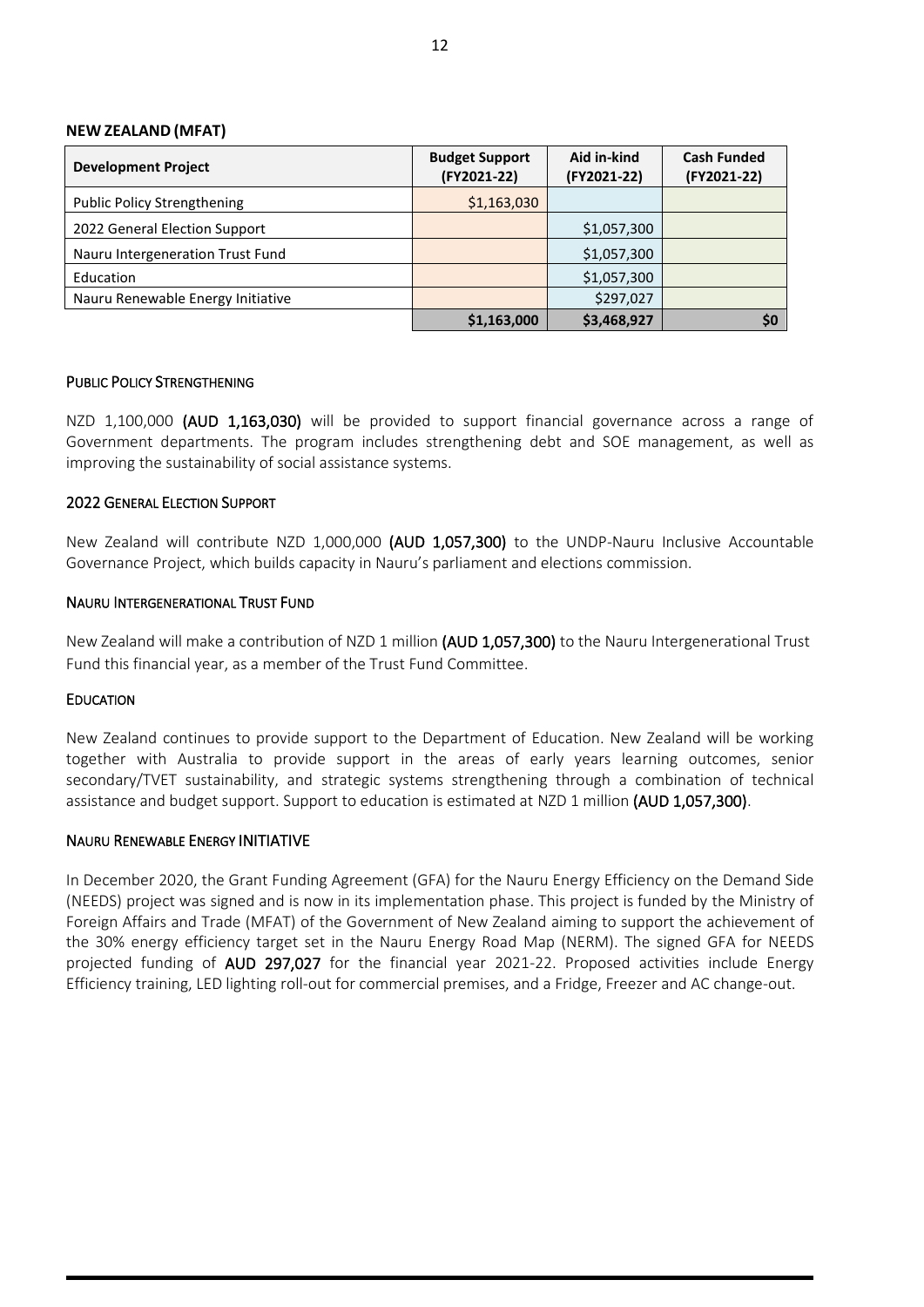#### <span id="page-12-0"></span>**TAIWAN (ROC)**

| <b>Development Project</b>                   | <b>Budget Support</b><br>(FY 2021-22) | Aid in-kind<br>(FY 2021-22) | <b>Cash Funded</b><br>(FY 2021-22) |
|----------------------------------------------|---------------------------------------|-----------------------------|------------------------------------|
| <b>General Budget Support</b>                | \$12,273,824                          |                             |                                    |
| Taiwan-Nauru Partnership Support             |                                       | \$4,976,176                 |                                    |
| <b>Taiwan Technical Mission</b>              |                                       | \$1,291,013                 |                                    |
| RON Hospital Negative Pressure ICU equipment |                                       | \$559,000                   |                                    |
| Solar Power Panels                           |                                       | \$520,000                   |                                    |
| <b>Scholarships</b>                          |                                       | \$390,000                   |                                    |
|                                              | \$12,273,824                          | \$7,736,189                 | S0                                 |

#### GENERAL BUDGET SUPPORT

Support from the Taiwan comprises USD 9.44 million (AUD 12.27 million) in direct budget support for mutually agreed purposes as per the Taiwan MOU Financial Assistance to Nauru. This budget support is reflected in the GoN Budget as cash. An annual contribution by Taiwan (ROC) to the Nauru Intergenerational Trust Fund, is included in the bilateral funding.

#### TAIWAN-NAURU PARTNERSHIP SUPPORT

A further USD 3.8 million (AUD 4.97 million) Taiwan's support to Government of Nauru but directed into Nauru Finance; including Grassroots support and support for Nauru's NY Mission.

#### TAIWAN TECHNICAL MISSION

In-kind support through the technical mission is mostly directed toward improving household agriculture through training and provision of seedlings, reversing the NCD trend and visiting medical specialists. In FY 2021-22, this is valued at USD 993,087 (AUD 1.3 million).

#### SOLAR POWER PANELS

Taiwan supports Nauru's efforts to reduce reliance on fossil fuels through a solar panels project valued at USD 400,000 (AUD 520,000) in FY 2021-22.

#### **SCHOLARSHIPS**

Scholarships for secondary students to study in Taiwan are also valued at USD 300,000 (AUD 390,000) for the coming fiscal year.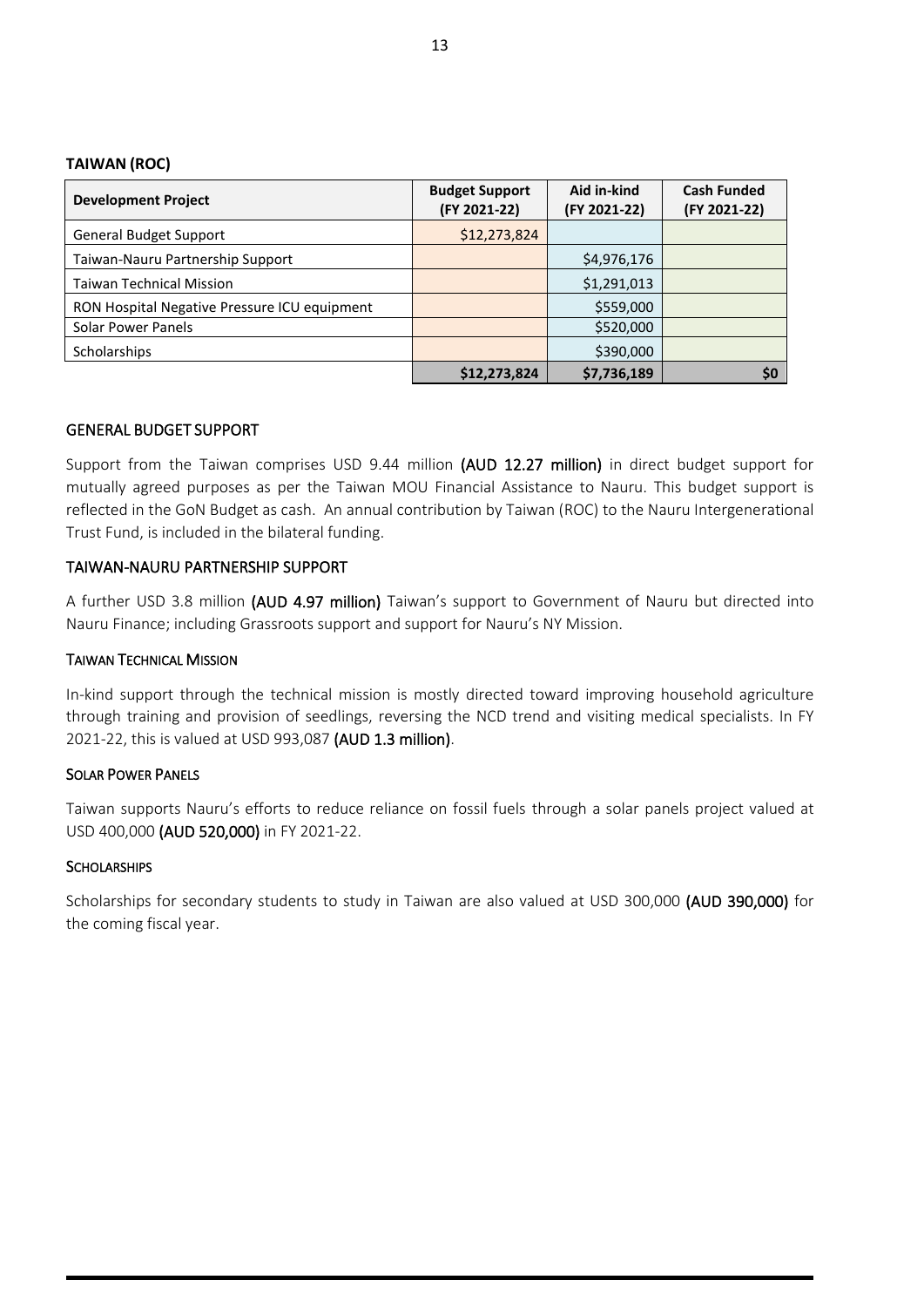#### <span id="page-13-0"></span>**UNITED NATIONS (UN)**

| <b>Development Project</b>                                                                                                | <b>Budget Support</b><br>(FY 2021-22) | Aid in-kind<br>(FY 2021-22) | <b>Cash Funded</b><br>(FY 2021-22) |
|---------------------------------------------------------------------------------------------------------------------------|---------------------------------------|-----------------------------|------------------------------------|
| UNDP-Supporting Mainstreamed Achievement of<br>Roadmap Targets on Energy in Nauru (SMARTEN)                               |                                       |                             | \$1,042,146                        |
| UNDP - Nauru Covid-19 Support Project                                                                                     |                                       |                             | \$970,000                          |
| UNDP-Nauru Inclusive Accountable Governance<br>Project (Support to Nauru Electoral Commission and<br>Parliament of Nauru) |                                       |                             | \$350,000                          |
|                                                                                                                           | \$0                                   | \$0                         | \$2,362,146                        |

#### SUPPORTING MAINSTREAMED ACHIEVEMENT OF ROADMAP TARGETS ON ENERGY IN NAURU (SMARTEN)

The support for Mainstreamed Achievement of Roadmap Targets on Energy in Nauru (SMARTEN) continues this financial year. The objective of the SMARTEN project is to enable the increased applications of feasible renewable energy and energy efficiency technologies for supporting socio-economic development in Nauru in accord with the country's energy roadmap targets. A total of AUD 1,042,146 is earmarked this financial year to support the piloting of demonstration projects (hybrid and other energy efficient technologies), as well as technical trainings and workshops.

#### NAURU COVID-19 SUPPORT PROJECT

The bedrock of the response is aggressive screening, early detection and prompt containment of any imported case of COVID-19. The strategy is underpinned by five management strategy including screening Points, transitional accommodation, isolation facility, a dedicated highly restricted COVID-19 Critical Care Unit (CCU) and a hazardous clinical/hospital waste management unit. The management strategies set out a list of prioritized items which needs to be procured for required emergency response particularly for the prevention, response and containment phases. The project is paramount to Nauru's efforts to prevent and manage the spread of the COVID-19. UNOSSC proceeded with fund disbursement to UNDP and procurement of emergency equipment and medical supplies are underway. The expected development change is to strengthen health sector by providing medical equipment and supplies in preparation for COVID-19 scenario.

UNICEF has also supported Nauru's vaccination effort by facilitating the supply of COVID-19 vaccinations through the COVAX scheme, which to continue in the next financial year.

A total of AUD 970,000 is intended to be provided for this project in FY 2021-22.

#### UNDP-NAURU INCLUSIVE ACCOUNTABLE GOVERNANCE PROJECT

UNDP is supporting the Nauru Electoral Commission and the Parliament of Nauru to strengthen institutional capacities. Support for the Parliament has been focused on the implementation of the Parliamentary Services Act while support to the NEC is on civic education, electoral legal framework and enhancing women's participation and inclusive electoral processes. AUD 350 000 is earmarked for this financial period.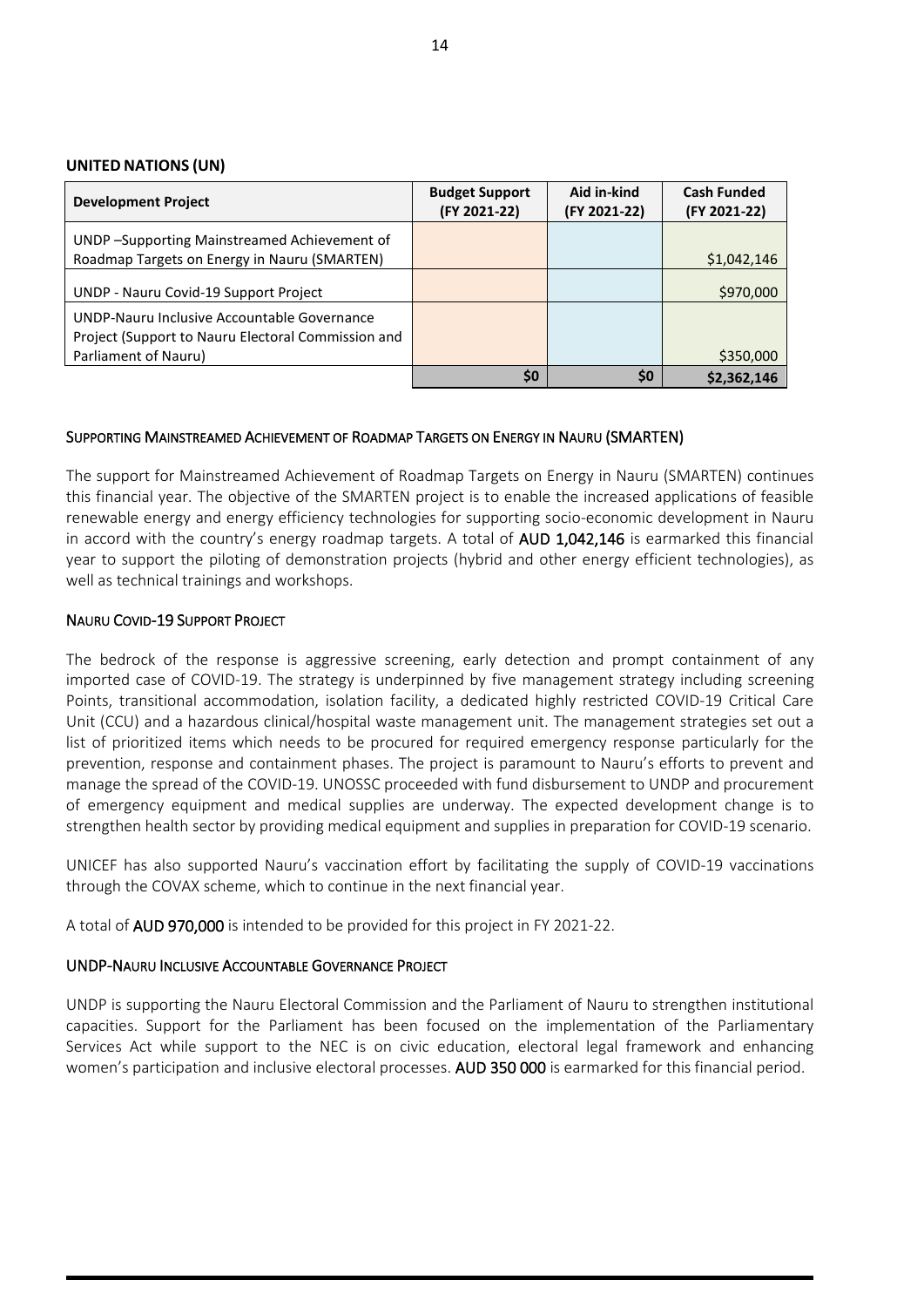# <span id="page-14-0"></span>**PART III: DEVELOPMENT FUND TABLES AND GRAPHS**

An overview of funds to be received by each department for FY 2021-22 based on the information received from Donor partners is depicted in Table 2.1 below. The assistance is distributed based on the priorities of the National Sustainable Development Fund and the Donor partner's priorities.

| <b>Department</b>           | <b>Budget Support</b><br>$(FY21-22)$ | Aid in-kind<br>(FY21-22) | <b>Cash Funded</b><br>(FY21-22) |
|-----------------------------|--------------------------------------|--------------------------|---------------------------------|
| Chief Secretary             | \$0                                  | \$1,265,000              | \$0                             |
| Education                   | \$1,163,030                          | \$2,947,300              | \$0                             |
| <b>Electoral Commission</b> | \$0                                  | \$1,057,300              | \$0                             |
| <b>Finance Others</b>       | \$19,773,824                         | \$64,636,476             | \$1,080,000                     |
| Health                      | \$0                                  | \$2,211,000              | \$0                             |
| ICT                         | \$0                                  | \$500,000                | \$0                             |
| Commerce, Industry and      |                                      |                          |                                 |
| Environment                 | \$0                                  | \$1,291,013              | \$1,392,146                     |
| Nauru Utilities Corporation | \$0                                  | \$5,817,027              | Ş0                              |
| Transport                   |                                      | \$1,000,000              |                                 |
| <b>Total</b>                | \$20,936,854                         | \$80,725,116             | \$2,472,146                     |

#### <span id="page-14-1"></span>**TABLE 2.1 DEPARTMENT SUMMARY ON DONOR'S ASSISTANCE**

The department receiving the largest contribution this financial year is the Department of Finance. This is largely due to the ADB's Ports project 36 million in Aid-in-kind, Australia's broad Aid-in-kind support in Partnership for Recovery 17 million and the 12.3 million budget support contribution provided by Taiwan, which is managed by Treasury.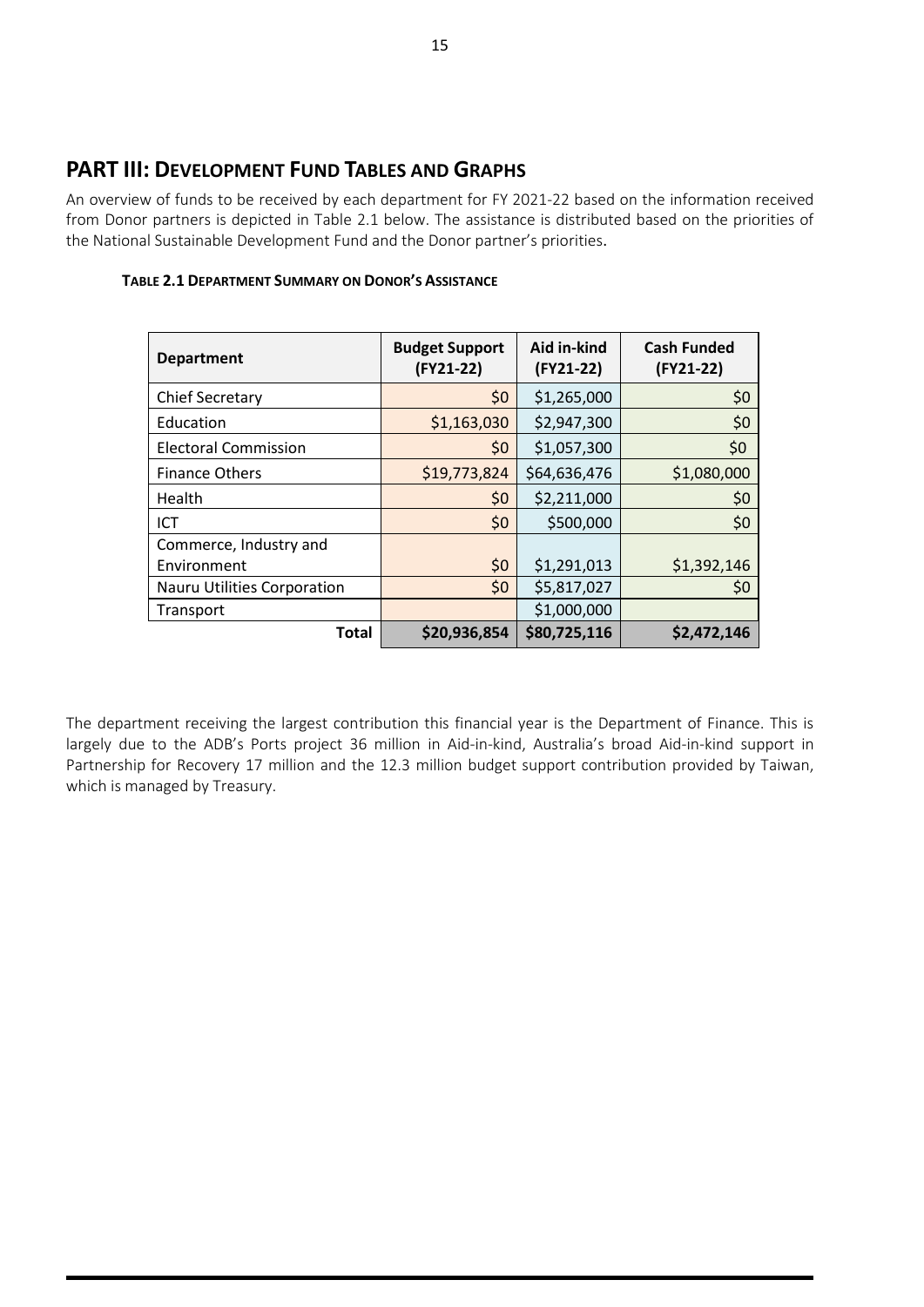# <span id="page-15-0"></span>**PART IV: CARRY-OVER BALANCE – DEVELOPMENT FUND**

This table lists the balance carried over from the previous financial year, in addition to the new projection, to give an updated total balance for the development fund.

| <b>Dept</b> | Project<br>Code | <b>Fund/Project Description</b>                                  | <b>Balance as of</b><br>20/04/21 | <b>Forecast for 2</b><br>months | <b>Closing Balance</b><br>30/06/21 (est) |
|-------------|-----------------|------------------------------------------------------------------|----------------------------------|---------------------------------|------------------------------------------|
| <b>CIE</b>  | 01003           | Micro Finance Loan                                               | \$6,923.75                       | \$1,153.96                      | \$8,077.71                               |
|             |                 |                                                                  | \$65,574.00                      | \$10,929.00                     | \$76,503.00                              |
| <b>CIE</b>  | 02728           | Provision of Household Water Tanks                               | \$10.00                          | \$1.67                          | \$11.67                                  |
| <b>CIE</b>  | 03702           | <b>NEEDS Energy Project</b>                                      | \$30,621.31                      | \$5,103.55                      | \$35,724.86                              |
| <b>CIE</b>  | 03703           | <b>NEEDS Implementation Project</b>                              |                                  |                                 |                                          |
| <b>CIE</b>  | 05009           | Global Climate Change Alliance Plus<br><b>Scaling Up Pacific</b> | \$1,936.49                       | \$322.75                        | \$2,259.24                               |
| <b>CIE</b>  | 05010           | Inform Project - SPREP                                           | \$9,384.22                       | \$1,564.04                      | \$10,948.26                              |
| <b>CIE</b>  | 05008           | <b>Integrated Water</b>                                          | \$36,581.42                      | \$6,096.90                      | \$42,678.32                              |
| <b>CIE</b>  | 06005           | SMARTEN                                                          | \$13,987.75                      | \$2,331.29                      | \$16,319.04                              |
| <b>CIE</b>  | 06003           | Ridge to Reef                                                    | \$31,176.50                      | \$5,196.08                      | \$36,372.58                              |
| <b>CIE</b>  | 10005           | <b>GGP Waste Segregation</b>                                     | \$54.00                          | \$9.00                          | \$63.00                                  |
| <b>CIE</b>  | 10004           | GGP 15-16 Solar Water Project                                    | \$49,063.00                      | \$8,177.17                      | \$57,240.17                              |
| <b>CIE</b>  | 12003           | House hold water-tank Phase II                                   | \$5,721.00                       | \$953.50                        | \$6,674.50                               |
| <b>CIE</b>  | 18001           | Solar water distillation system                                  | \$36,983.00                      | \$6,163.83                      | \$43,146.83                              |
| <b>CIE</b>  | 24008           | <b>GEF Third National Communication (TNC)</b>                    | \$6,411.60                       | \$1,068.60                      | \$7,480.20                               |
| <b>CIE</b>  | 24011           | <b>Technology Need Assessment</b>                                | \$6,573.48                       | \$1,095.58                      | \$7,669.06                               |
| <b>CIE</b>  | 24012           | <b>GEF 7 Restoration Project</b>                                 | \$8,919.05                       | \$1,486.51                      | \$10,405.56                              |
|             |                 | GEF - Intended Nationally Determined                             |                                  |                                 |                                          |
| <b>CIE</b>  | 24009           | Contribution                                                     | \$28,225.00                      | \$4,704.17                      | \$32,929.17                              |
| <b>CIE</b>  | 24010           | 6th National Reporting                                           | \$54,591.60                      | \$9,098.60                      | \$63,690.20                              |
| <b>CIE</b>  | 29001           | FAO Food Security Program                                        | \$4,757.29                       | \$792.88                        | \$5,550.17                               |
| <b>CIE</b>  | 34005           | HCFC phase-out management plan                                   | \$739.68                         | \$123.28                        | \$862.96                                 |
| <b>CIE</b>  | 34004           | POPs & uPOPs education & awareness                               | \$3,080.67                       | \$513.45                        | \$3,594.12                               |
| <b>CIE</b>  | 34003           | Review update NIP POPS (Nauru)                                   | \$5,625.00                       | \$937.50                        | \$6,562.50                               |
| <b>CIE</b>  | 34006           | Hydrofluorocarbon Phase-down                                     | \$12,736.29                      | \$2,122.72                      | \$14,859.01                              |
| <b>CIE</b>  | 34001           | <b>UNEP - Ozone Depleting Substances</b>                         | \$41,403.17                      | \$6,900.53                      | \$48,303.70                              |
| Education   | 02308           | Improved learning outcomes for all<br>students                   | \$92,193.00                      | \$15,365.50                     | \$107,558.50                             |
| Education   | 02303           | Learning village                                                 | \$129,645.08                     | \$21,607.51                     | \$151,252.59                             |
|             |                 | Create a proactive and continually                               |                                  |                                 |                                          |
| Education   | 02309           | improving education                                              | \$138,194.28                     | \$23,032.38                     | \$161,226.66                             |
| Education   | 02306           | Sustainable and high-quality workforce to<br>meet future         | \$557,155.21                     | \$92,859.20                     | \$650,014.41                             |
|             |                 | Improving quality and access to early                            | \$707,693.70                     | \$117,948.95                    | \$825,642.65                             |
| Education   | 02307           | years, Primary and<br>Improved quality and access to early       |                                  |                                 |                                          |
| Education   | 03307           | years, primary and secondary                                     | \$25,195.60                      | \$4,199.27                      | \$29,394.87                              |
| Education   | 03308           | Improved learning outcomes for all<br>students                   | \$93,143.00                      | \$15,523.83                     | \$108,666.83                             |
|             |                 | Proactive and continually improving                              |                                  |                                 |                                          |
| Education   | 03309           | education system                                                 | \$580,441.96                     | \$96,740.33                     | \$677,182.29                             |
|             |                 | A sustainable and high-quality workforce                         |                                  |                                 |                                          |
| Education   | 03306           | to meet future need                                              |                                  | \$193,090.36                    | \$1,351,632.50                           |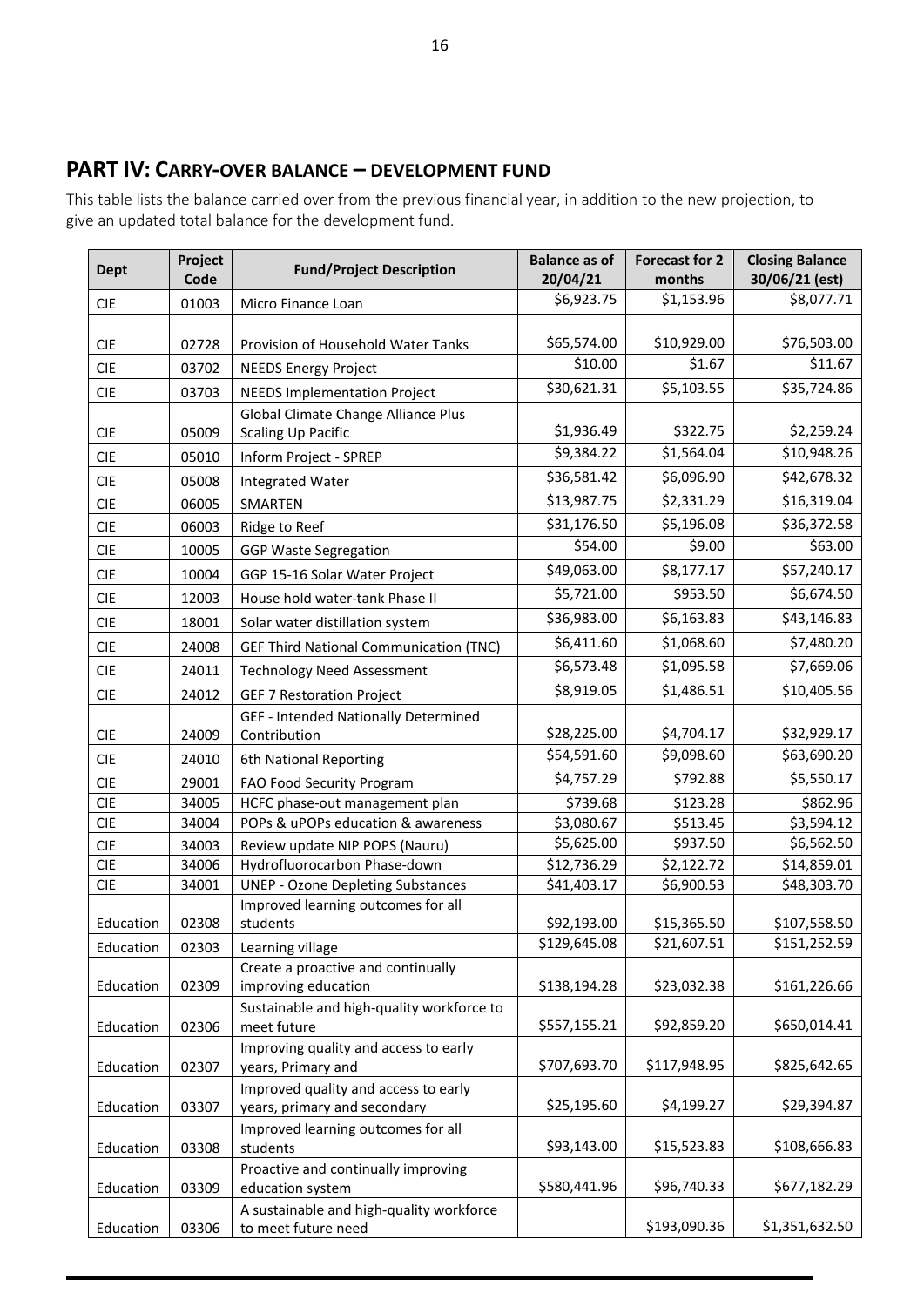|                    |                | Pilot Enterprising Re-Entry Programme                           |                            |                           |                             |
|--------------------|----------------|-----------------------------------------------------------------|----------------------------|---------------------------|-----------------------------|
| Education          | 28012          | Nauru College                                                   | \$7,327.00                 | \$1,221.17                | \$8,548.17                  |
| Education          | 28010          | Anti-Bullying in schools                                        | \$15,877.00                | \$2,646.17                | \$18,523.17                 |
|                    |                |                                                                 |                            |                           |                             |
| Education          | 33505          | Mini Census Listing Survey                                      | 11.00                      | \$1.83                    | \$12.83                     |
| Finance -<br>Other | 01510          | TAIWAN Covid-19 Assistance                                      | \$564,900.00               | \$94,150.00               |                             |
| Finance -          |                |                                                                 |                            |                           | \$659,050.00                |
| Other              | 02903          | TA - Nauru Post Office                                          | \$41,176.00                | \$6,862.67                | \$48,038.67                 |
| Finance -          |                |                                                                 |                            |                           |                             |
| Other              | 02510          | Australia COVID19 Assistance Fund                               | \$200,488.70               | \$33,414.78               | \$233,903.48                |
| Finance -          |                |                                                                 |                            |                           |                             |
| Other<br>Finance - | 19003          | India High Commission Office                                    | \$96,620.00                | \$16,103.33               | \$112,723.33                |
| Other              | 40001          | Seawall Project                                                 | \$18,101.00                | \$3,016.83                | \$21,117.83                 |
| Finance -          |                |                                                                 |                            |                           |                             |
| Other              | 41001          | Pacific Climate Change Migration                                | \$35,659.00                | \$5,943.17                | \$41,602.17                 |
| Finance -          |                |                                                                 |                            |                           |                             |
| Other<br>Finance - | 42001          | Tug Boat Aid Fund<br>NORI Funds - Annual Administration         | \$3,681,967.41             | \$613,661.24              | \$4,295,628.65              |
| Other              | 43000          | Payments                                                        | \$270,402.44               | \$45,067.07               | \$315,469.51                |
| Health             | 02509          | <b>Staff Training</b>                                           | \$85,253.00                | \$14,208.83               | \$99,461.83                 |
| Health             | 02504          | Specialists Medical - Visits                                    | \$104,798.81               | \$17,466.47               | \$122,265.28                |
| Health             | 13001          | Trachoma research project                                       | \$3,164.38                 | \$527.40                  | \$3,691.78                  |
| Health             | 25001          | HIV/STI                                                         | \$2,315.50                 | \$385.92                  | \$2,701.42                  |
|                    | 25002          |                                                                 | \$10,639.60                | \$1,773.27                | \$12,412.87                 |
| Health             |                | HIV/STI (2021-2023)                                             | \$2,634.95                 | \$439.16                  | $\overline{$}3,074.11$      |
| Health<br>Health   | 37009<br>37007 | <b>NCD Profiling</b><br><b>Neglected Tropical Disease (MDA)</b> | \$3,620.00                 | \$603.33                  | \$4,223.33                  |
| Health             | 37011          | Antibiotic Awareness 2020                                       | \$4,269.00                 | \$711.50                  | \$4,980.50                  |
| Health             | 37010          | <b>NCD Multisectoral Taskforce</b>                              | \$5,261.80                 | \$876.97                  | \$6,138.77                  |
|                    |                | Implementor of COVID19 Community                                |                            |                           |                             |
| Health             | 37510          | <b>Engagement Plan</b>                                          | \$13,923.20                | \$2,320.53                | \$16,243.73                 |
| ICT                | 01004          | Fiber Optics Local Connectivity Project                         | \$133,303.62               | \$22,217.27               | \$155,520.89                |
| Internal           |                |                                                                 |                            |                           |                             |
| Affairs            | 33001          | Child Protection Legislation                                    | \$858.23                   | \$143.04                  | \$1,001.27                  |
| <b>NES</b>         | 28009          | <b>Weather Sub Stations</b>                                     | \$13,012.00                | \$2,168.67                | \$15,180.67                 |
| <b>NFMRA</b>       | 38004          | FFA NFRMA Observer Programme                                    | \$821.00                   | \$136.83                  | \$957.83                    |
| <b>NFMRA</b>       | 38005          | Support for VMS                                                 | \$11,925.49                | \$1,987.58                | \$13,913.07                 |
| <b>NFMRA</b>       | 38006          | Boarding & Inspection Training                                  | \$16,024.00                | \$2,670.67                | \$18,694.67                 |
| <b>NFMRA</b>       | 38002          | FFA Special Requirements Fund                                   | \$16,246.00                | \$2,707.67                | \$18,953.67                 |
| <b>NFMRA</b>       | 38001          | Flag State Enhancement Project                                  | \$29,021.15                | \$4,836.86                | \$33,858.01                 |
| <b>NFMRA</b>       | 38007          | <b>US Treaty Consultation</b>                                   | \$105,950.68               | \$17,658.45               | \$123,609.13                |
| <b>NUC</b>         | 03701          | Renewable energy & Training                                     | \$257,583.69               | \$42,930.62               | \$300,514.31                |
| <b>NUC</b>         | 09002          | EU EDF10 TCF II                                                 | \$1,559.16                 | \$259.86                  | \$1,819.02                  |
| <b>NUC</b>         | 17001          | <b>IUCN GEFPAS Low Carbon Islands Project</b>                   | \$42,643.00                | \$7,107.17                | \$49,750.17                 |
| Sports             | 02202          | Community Sports Outreach Program                               | \$18,357.64                | \$3,059.61                | \$21,417.25                 |
| Sports             | 02201          | Review and Design for Epon Keramen                              | \$55,000.00                | \$9,166.67                | \$64,166.67                 |
|                    |                | Renovation of Sporting Facilities Across                        |                            |                           |                             |
| Sports             | 02203          | Nauru                                                           | \$181,190.49               | \$30,198.42               | \$211,388.91                |
| Transport          | 34007          | Promoting Sustainable Transport in Nauru                        | \$422.44<br>\$9,995,611.62 | \$70.41<br>\$1,665,935.27 | \$492.85<br>\$11,661,546.89 |
|                    |                | Total:                                                          |                            |                           |                             |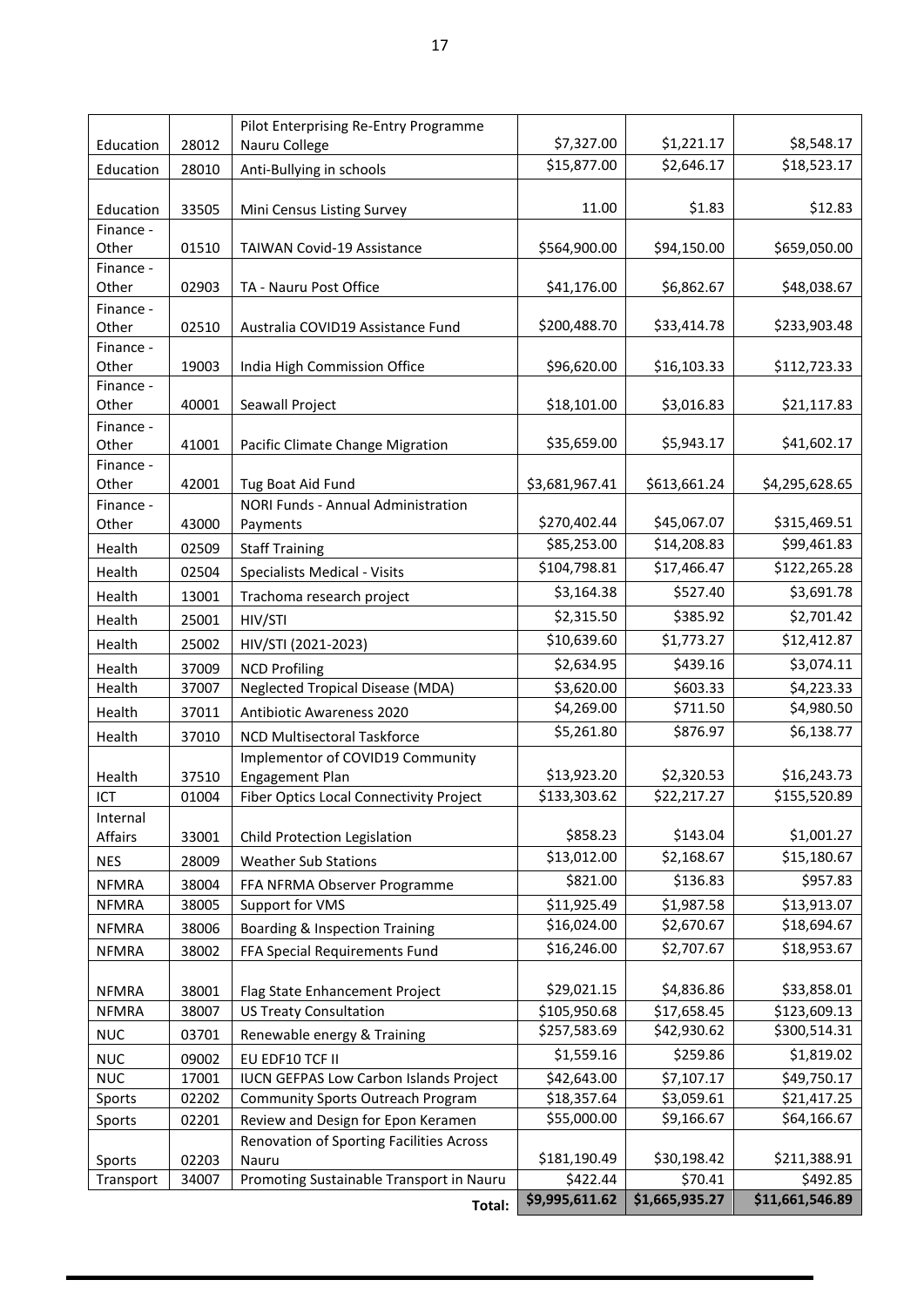# **PART V – NEW DEVELOPMENT PROJECTS PROPOSALS**

<span id="page-17-0"></span>

| <b>Budget 2021-2022</b> |                                                        |                                                                                                                                                            |             |                  |  |
|-------------------------|--------------------------------------------------------|------------------------------------------------------------------------------------------------------------------------------------------------------------|-------------|------------------|--|
| Department              | <b>Project Title</b>                                   | <b>Brief Description</b>                                                                                                                                   | Amount (\$) | <b>NSDS Goal</b> |  |
| Customs                 | Customs Asycuda World<br><b>Implementation Project</b> | Implementation of the Automated Systems for Customs Data<br>(ASYCUDA) World, UNCTAD's latest version web-based software for<br>processing of customs data. | 336,054     | Econ-Goal 1      |  |
| <b>DCCNR</b>            | <b>Household Water tanks</b>                           | Supply and installation of water tanks to increase drought resilience                                                                                      | 320,000     | Infra-Goal 2     |  |
| <b>DCCNR</b>            | UN NY Internship program                               | To build capacity of departmental staff through an internship program<br>at Nauru's overseas missions                                                      | 98,000      | Cross-Goal 1     |  |
| <b>DCIE</b>             | Establishment of The New Farm<br>For Agriculture.      | Establishment of new staple food crop farm for agriculture on land<br>portion no. 153 in Meneng District                                                   | 140,000     | Econ-Goal 2      |  |
| <b>DCIE</b>             | Waste Collection & Rubbish Stands<br>around Nauru      | Waste collection and installation 50 community rubbish stands                                                                                              | 39,000      | Infra-Goal 3     |  |
| <b>DFAT-Secretariat</b> | NY UNGA & Other Preparation                            | To build professional diplomatic capacity of departmental staff through<br>an internship program at Nauru's overseas missions                              | 13,025      | Cross-Goal 1     |  |
| <b>DFAT-Secretariat</b> | <b>MPS Secretariat</b>                                 | To provide essential start-up to commissioned the Secretariat for the<br>Micronesian Islands group.                                                        | 200,000     | Cross-Goal 1     |  |
| <b>DFAT-New York</b>    | UN NY Internship program                               | To build capacity of departmental staff through an internship program<br>at Nauru's overseas missions                                                      | 27,000      | Cross-Goal 1     |  |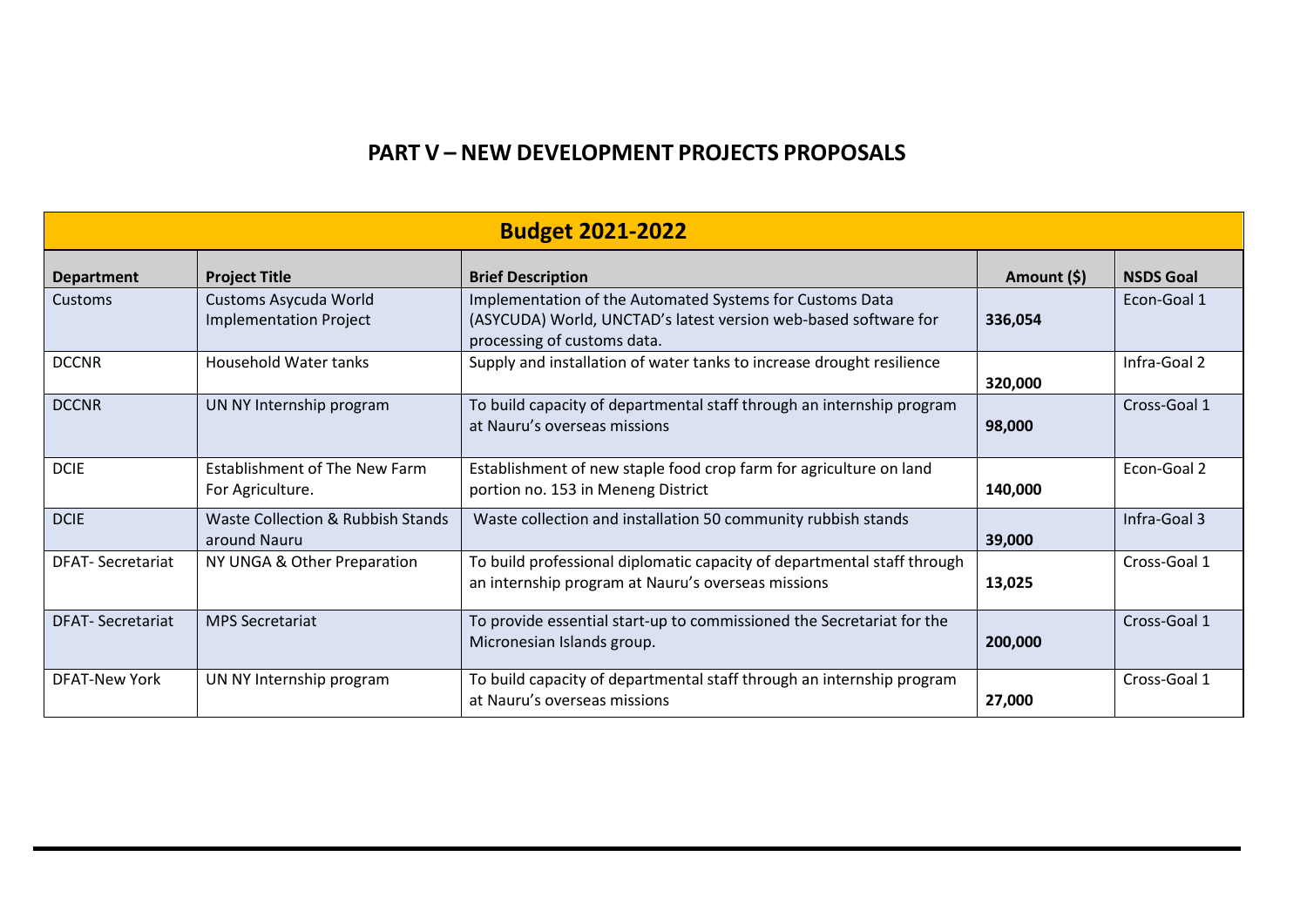| <b>DFAT-New York</b> | International Seabed - Jamaica<br>Internship                           | Secondment of officials from DFAT and DJBC for work<br>attachment/internship at the International Seabed Authority in<br>Kingston, Jamaica | 34,980  | Cross-Goal 1 |
|----------------------|------------------------------------------------------------------------|--------------------------------------------------------------------------------------------------------------------------------------------|---------|--------------|
| Education            | <b>Playcentre Building structures</b><br>across Communities            | Building or Refurbishing Playcentre across Communities as per<br><b>Education strategy</b>                                                 | 600,000 | Soc-Goal 1   |
| Education            | Nauru Primary - proposed building<br>of 2 classrooms                   | To accommodate students in years 4 & 5                                                                                                     | 260,000 | Soc-Goal 1   |
| Education            | Yaren Primary School-construction<br>of 3 new classrooms               | Required to address a shortage of classrooms                                                                                               | 156,000 | Soc-Goal 1   |
| Education            | Nauru Secondary School -<br>construction of 3 additional<br>classrooms | To alleviate shortage of rooms which means students and teachers<br>must sometimes wait for a free classroom                               | 156,000 | Soc-Goal 1   |
| Education            | Recreational Hall at Nauru Primary<br>School                           | To provide space for activities in all types of weather, expanding range<br>of activities which can be safely undertaken                   | 70,000  | Soc-Goal 1   |
| Education            | Anetan infant school shelter for<br>playground                         | To install sunshade sails over school playground                                                                                           | 60,000  | Soc-Goal 1   |
| Education            | Nibok Infant School Sunshade for<br>playground                         | To install sunshade sails over school playground                                                                                           | 60,000  | Soc-Goal 1   |
| Education            | Nauru College proposed sun shade<br>sail                               | To install sunshade sails over school playground                                                                                           | 58,000  | Soc-Goal 1   |
| Education            | Recreational Hall - Able Disable<br>Centre                             | To provide space for physical activities in a sheltered area with an even<br>surface                                                       | 50,000  | Soc-Goal 1   |
| Education            | Recreational Hall at Yaren Primary<br>School                           | To provide space for activities in all types of weather, expanding range<br>of activities which can be safely undertaken                   | 50,000  | Soc-Goal 1   |
| Education            | Boe Infant School - repainting of<br>exterior walls & other works      | To address damage and improve aesthetics of the school                                                                                     | 50,000  | Soc-Goal 1   |
| Education            | Renovation of two toilet blocks at<br><b>Yaren Primary School</b>      | Renovation of current toilet blocks, which are unsafe and unhygienic.                                                                      | 44,527  | Soc-Goal 1   |
| Education            | Nauru Secondary College School<br>Fence                                | To provide a secure school environment                                                                                                     | 38,000  | Soc-Goal 1   |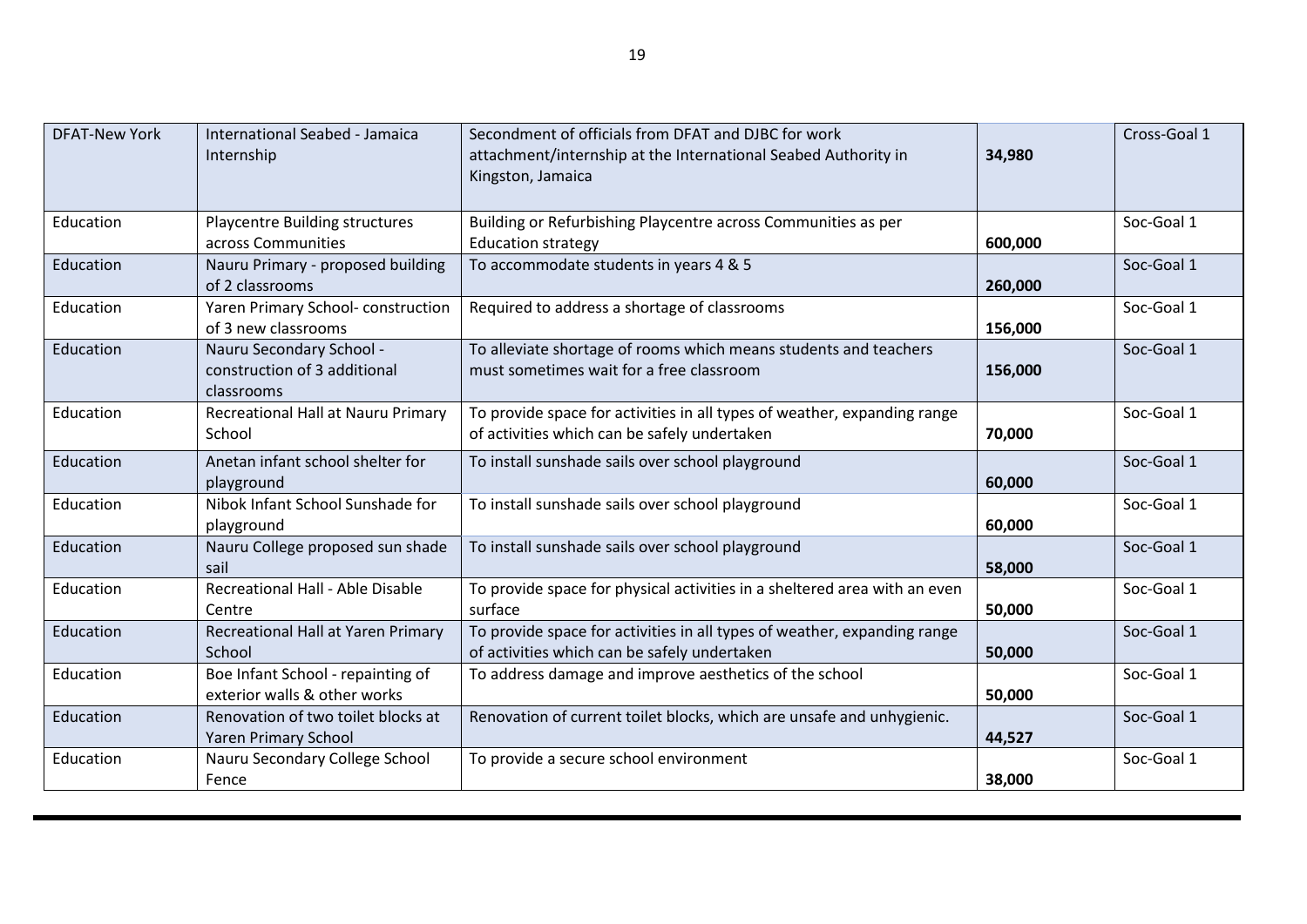| Education               | Construction of boundary fence at<br><b>Yaren Primary School</b> | To provide a secure school environment                                                                                                                                                                                                                                                         | 32,751    | Soc-Goal 1   |
|-------------------------|------------------------------------------------------------------|------------------------------------------------------------------------------------------------------------------------------------------------------------------------------------------------------------------------------------------------------------------------------------------------|-----------|--------------|
| Education               | Kayser College Proposed Student<br>Cafeteria 2022                | Utilise existing site for cafeteria for food providers to store and serve<br>food.                                                                                                                                                                                                             | 26,000    | Soc-Goal 1   |
| Education               | Nauru Secondary School - painting<br>of exterior walls           | To address damage and improve aesthetics of the school                                                                                                                                                                                                                                         | 13,386    | Soc-Goal 1   |
| Education               | Meneng Infant School - repainting<br>of exterior walls           | To address damage and improve aesthetics of the school                                                                                                                                                                                                                                         | 10,000    | Soc-Goal 1   |
| Education               | Nauru college - repainting of<br>exterior walls                  | To address damage and improve aesthetics of the school                                                                                                                                                                                                                                         | 10,000    | Soc-Goal 1   |
| Finance                 | UN NY Internship program                                         | To build capacity of departmental staff through an internship program<br>in respect for IMF and World Bank policies                                                                                                                                                                            | 98,000    | Cross-Goal 1 |
| Health                  | <b>Maternity Ward</b>                                            | This is a construction for a well-designed Maternity building. With the<br>development of the critical care unit in face COVID19, the maternity<br>ward has been earmarked in the national infrastructure investment<br>plan to address its current dilapidated state and unsuitable location. | 1,500,000 | Soc-Goal 2   |
| Health                  | Telemedicine project                                             | This project is to procure consultancies and or the purchase of<br>specialised telemedicine equipment.                                                                                                                                                                                         | 297,250   | Soc-Goal 2   |
| Heritage &<br>Museum    | Heritage & Naoero Museum<br>Project                              | Restoration of locomotive, preservation and signage - 10 heritage sites,<br>display mannequins, local art and crafts and storage for art and craft,<br>items for museum assistant                                                                                                              | 83,200    | Soc-Goal 4   |
| Heritage &<br>Museum    | Nauru History Book project                                       | The Hambruch volumes on Nauru History, as translated and gifted to<br>Nauru in 2019 will be adapted for reselling as a commercial avenue,<br>plus preserving the historical culture of Nauru.                                                                                                  | 32,500    | Soc-Goal 4   |
| Infrastructure          | <b>Smart Homes</b>                                               | Provision of Smart housing in the communities                                                                                                                                                                                                                                                  | 2,000,000 | Soc-Goal 5   |
| Infrastructure          | Seawall project                                                  | Construction of seawalls to prevent coastal erosion or tidal inundation                                                                                                                                                                                                                        | 600,000   | Cross-Goal 5 |
| Infrastructure          | Warehouse Facility - Support<br>Service                          | Construction of large warehouse to store key capital equipment and<br>infrastructure resource materials                                                                                                                                                                                        | 144,400   | Cross-Goal 5 |
| <b>Internal Affairs</b> | National Aroeni Day                                              | A day for all tribes to showcase their traditions and help preserve<br>Nauruan culture                                                                                                                                                                                                         | 80,000    | Soc-Goal 4   |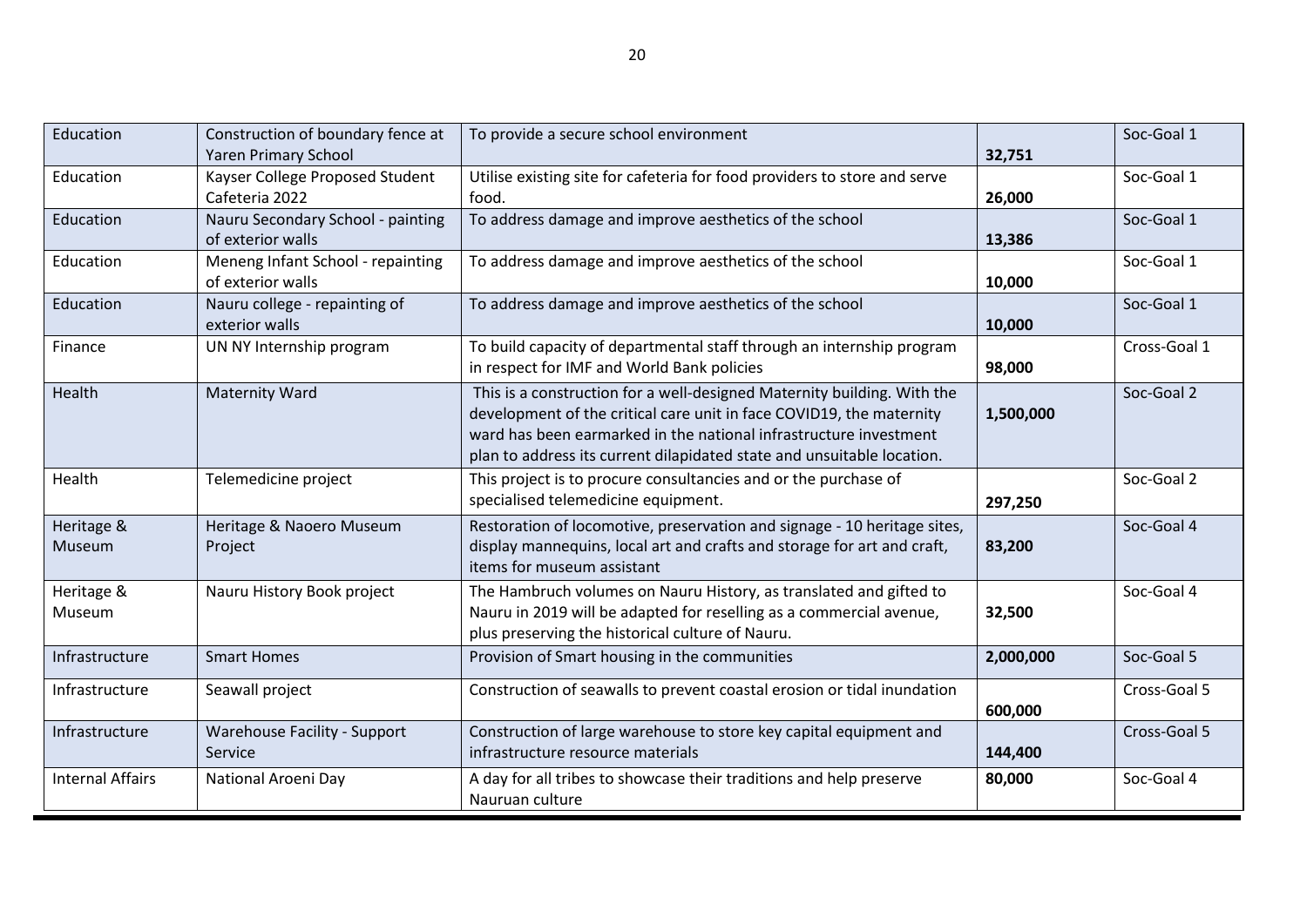| <b>Internal Affairs</b> | Hammer DeRoburt's Day Proposal           | Commemorate Sept 25, birthday of Nauru's founding father, through a<br>district beautification competition, choral competition, traditional<br>games competition, sports and a feast.                                                       | 36,000  | Soc-Goal 4   |
|-------------------------|------------------------------------------|---------------------------------------------------------------------------------------------------------------------------------------------------------------------------------------------------------------------------------------------|---------|--------------|
| <b>Internal Affairs</b> | Frigate Bird Revival                     | Establish a group of professional frigate bird catchers and a permanent<br>location to house the frigate birds. Also create historical information of<br>frigate birding to preserve this tradition for future generations and<br>tourists. | 18,000  | Soc-Goal 4   |
| <b>Internal Affairs</b> | <b>Culture Centre</b>                    | A centre to house cultural items, for individuals to sell traditional arts<br>and crafts and grow items used in traditional crafts to overcome<br>difficulty accessing such items.                                                          | 315,240 | Soc-Goal 4   |
| <b>Internal Affairs</b> | <b>Rapid Word Collection</b>             | Rapid collection of Nauruan words and vocabulary to preserve the<br>language, and help develop a Nauruan dictionary                                                                                                                         | 12,600  | Soc-Goal 4   |
| <b>Internal Affairs</b> | Tackling Substance Abuse - Butane<br>Gas | Rehabilitating children addicted to gas sniffing at the Safe House                                                                                                                                                                          | 7,000   | Soc-Goal 6   |
| Judiciary               | New Court Complex project                | New court complex beside airport terminal                                                                                                                                                                                                   | 50,000  | Soc-Goal 7   |
| Land Management         | <b>Consultancies Support services</b>    | Transportation for PA to Minister and local consultant                                                                                                                                                                                      | 73,000  | Cross-Goal 3 |
| Land Management         | Office renovation                        | Repair leaking roof, replace internal walls removed by vandals and build<br>a toilet facility for the 8 staff                                                                                                                               | 29,990  | Cross-Goal 3 |
| Land Management         | Purchase of Map Scanner                  | Scanner to copy and thereby preserve maps to help identify land<br>ownership                                                                                                                                                                | 17,000  | Cross-Goal 3 |
| Land Management         | Cemetery for Covid 19                    | To prepare a separate cemetery site for burial of COVID-19 victims                                                                                                                                                                          | 28,000  | Cross-Goal 3 |
| Land Management         | New Cemetery and Crematorium             | To negotiate the land for cemetery or crematorium for agreement                                                                                                                                                                             | 230,000 | Cross-Goal 3 |
| Land Management         | Software for Lands Records               | To digitally secure land records and improve response times                                                                                                                                                                                 | 30,000  | Cross-Goal 3 |
| <b>Land Transport</b>   | Statutory body of vehicle<br>inspections | To set up a statutory body for land Transportation that will manage<br>vehicle inspection, registration and licensing, insurance, number plates,<br>management of derelict vehicles and vehicle scrapping.                                  | 757,304 | Infra-Goal 4 |
| Land Transport          | Number plate product machinery           | To produce number plates on Nauru rather than import them                                                                                                                                                                                   | 114,000 | Infra-Goal 4 |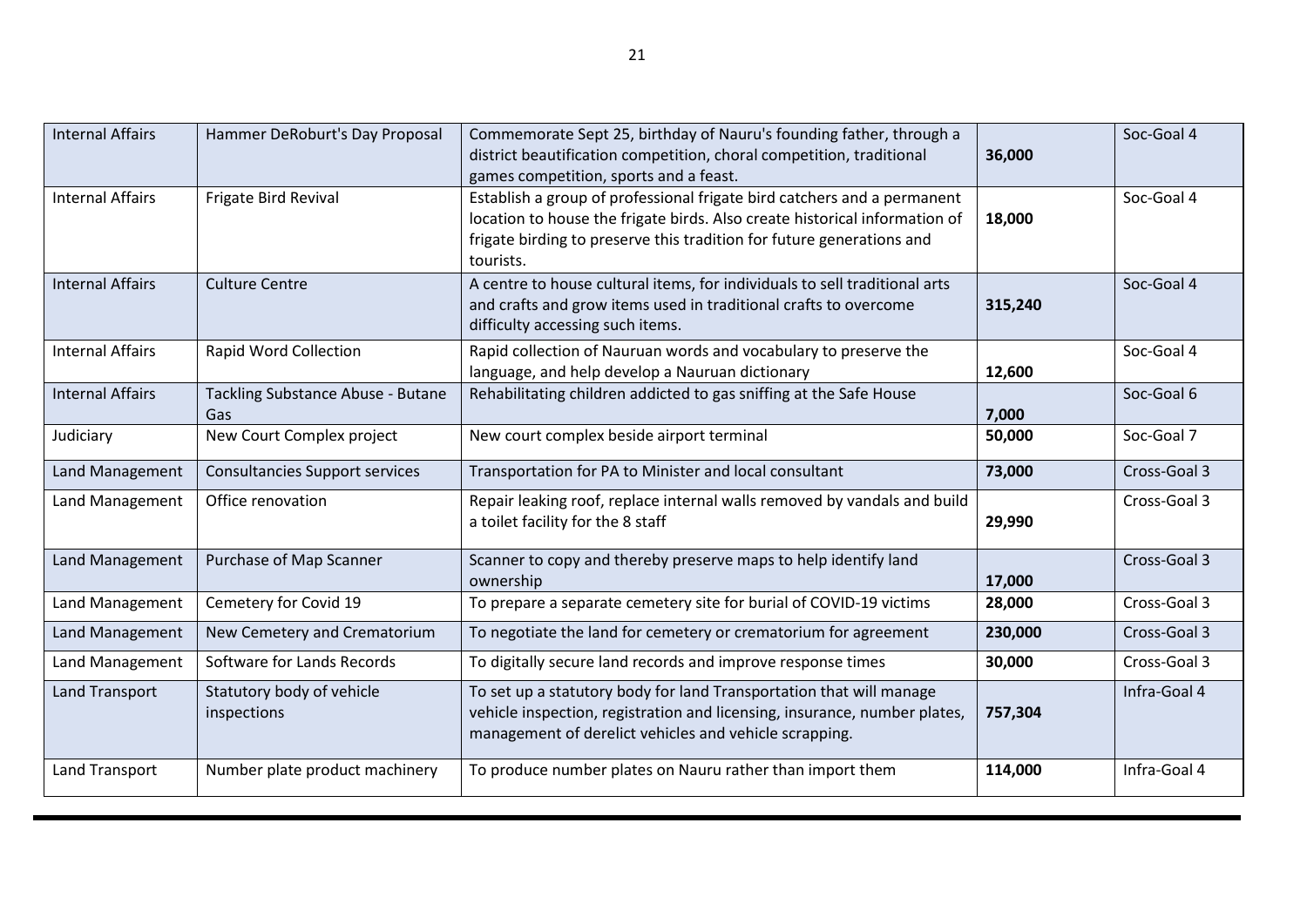| <b>Land Transport</b>                | Automobile shredder project-<br>Vehicle recycling                                  | To provide a vehicle scrapping facility that reduces waste and provides<br>a local and regional revenue stream.                                                                                                | 600,000 | Infra-Goal 3 |
|--------------------------------------|------------------------------------------------------------------------------------|----------------------------------------------------------------------------------------------------------------------------------------------------------------------------------------------------------------|---------|--------------|
| Land Transport                       | Airport Building Refurbishment -<br>Phase 1                                        | Renovation of Nauru Airline's Main Office (NA Office) at the airport<br>building, including restroom and catering facilities, to improve security<br>and provide international-standard facilities             | 107,966 | Infra-Goal 4 |
| Media                                | Media Server                                                                       | An upgrade of specialised media equipment to ensure efficient<br>operations                                                                                                                                    | 18,600  | Infra-Goal 5 |
| Media                                | Increase TV outreach AIA system                                                    | To expand the reach of current TV system to blind spots                                                                                                                                                        | 50,000  | Infra-Goal 5 |
| National<br><b>Emergency Service</b> | <b>Additional Annual Budget</b>                                                    | Uniforms and equipment for NES staff                                                                                                                                                                           | 275,000 | Cross-Goal 2 |
| Nauru Electoral<br>Commission        | <b>General Election 2022</b>                                                       | Pre-election civic education items                                                                                                                                                                             | 50,000  | Soc-Goal 7   |
| Nauru Electoral<br>Commission        | <b>Early Voting Centre</b>                                                         | Renovate an area of the NEC and provide furniture for an early voting<br>centre                                                                                                                                | 4,000   | Soc-Goal 7   |
| Nauru Police Force                   | Police boat fuel, boat shelter and<br>TOW-vehicle                                  | Resources to establish a maritime security component of the NPF                                                                                                                                                | 105,400 | Cross-Goal 2 |
| <b>Nauru Police Force</b>            | <b>UNPOL Pre Deployment</b>                                                        | 20 days of pre-deployment training for NPF officers in Canberra                                                                                                                                                | 135,168 | Cross-Goal 2 |
| <b>NFMRA</b>                         | <b>Community Fishing Boats</b>                                                     | Supply of trailers to encourage fishing - preserve traditional skills,<br>encourage food security and independence                                                                                             | 868,000 | Econ-Goal 3  |
| <b>NFMRA</b>                         | Implementing a community-based<br>fisheries management approach in<br><b>Nauru</b> | Development of marine managed areas in selected district, managed by<br>the community                                                                                                                          | 74,000  | Econ-Goal 3  |
| <b>NFMRA</b>                         | Fisheries Food Security and<br>Livelihood Project                                  | To improve the milkfish farming practices of local milkfish farmers in<br>co-operation with the Nauru Aquaculture Association and explore the<br>possibility of making fish feed locally from local materials. | 71,000  | Econ-Goal 3  |
| <b>NFMRA</b>                         | <b>NROB Refresher Course</b>                                                       | Refresher courses for the 40 certified observers, preparing them for<br>resumption of duties once COVID-19 restrictions lift                                                                                   | 17,278  | Econ-Goal 3  |
| <b>NFMRA</b>                         | <b>Strengthening Coastal Fisheries</b><br>Science and Management Work              | Monitor the performance and the status of the marine resources and<br>manage the already heavily fished coastal resources                                                                                      | 10,000  | Econ-Goal 3  |